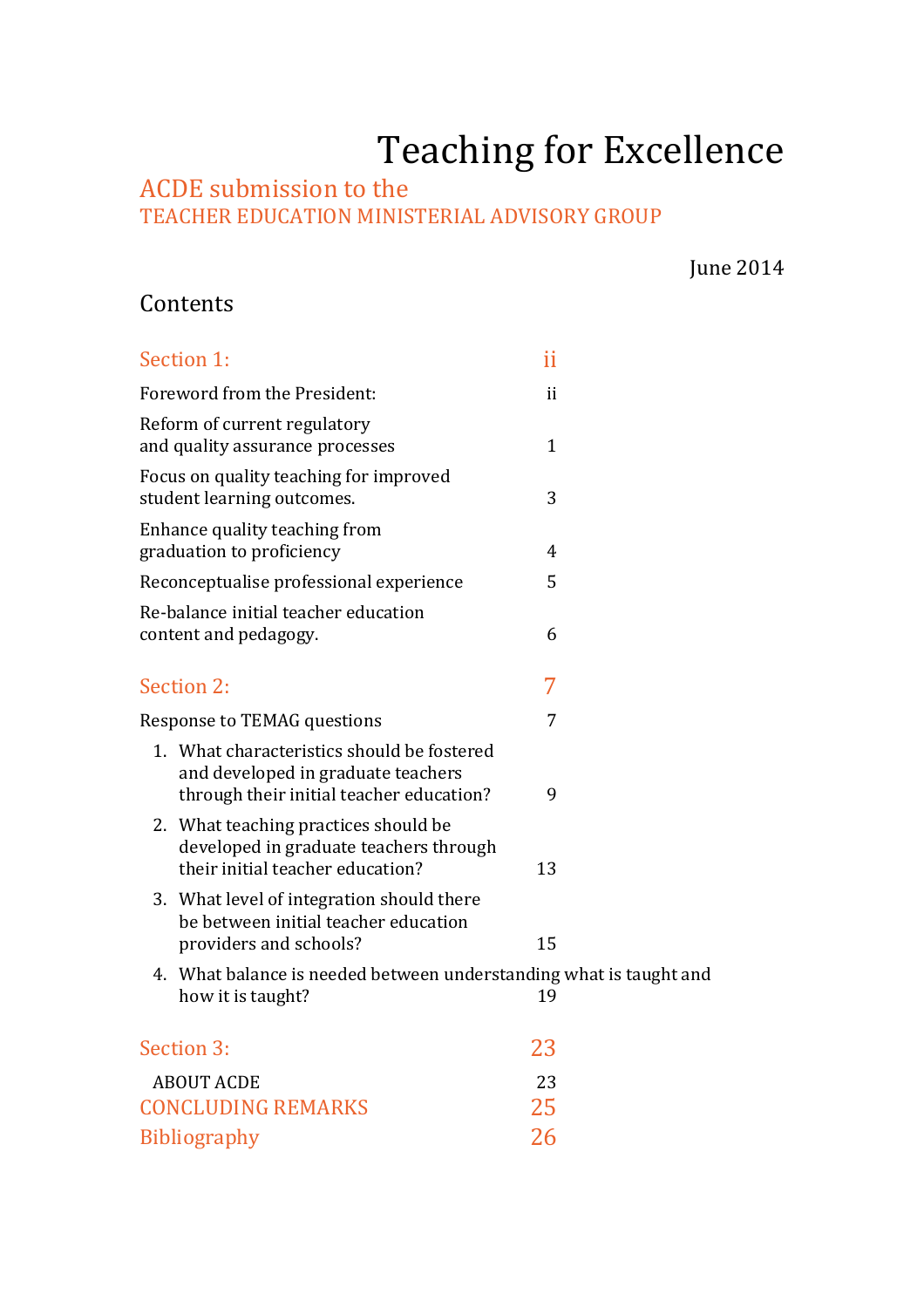The Teacher Education Ministerial Advisory Group (TEMAG) process is a unique opportunity to constructively reposition teacher education and the teaching profession for Australia's future. Teacher education is the shared work of universities, schools and the wider profession. This TEMAG review provides a generational opportunity to position the Profession of Teaching into the future.

The Australian Council of Deans of Education (ACDE) welcomes the opportunity to contribute to this important work including innovative responses to a rapidly globalised world, diverse learners and communities and expectations that learning outcomes for Australian students are at, or exceed, world standards.

The Australian Council of Deans of Education presents five key areas for development of Initial Teacher Education for a profession of international regard. We argue that Initial Teacher Education bridges the years from entry to completion of a pre-service teacher education course, and critically also includes the first 2 years of teaching and full registration as a teacher. This submission argues for improvements across this full span of Initial Teacher Education. ACDE is prepared to lead these improvements in partnership with Government and other stakeholders.

ACDE argues that it is time to realign and repurpose current frameworks and responsibilities to support Australian Initial Teacher Education and the Profession of Teaching. Specifically ACDE recommends the following five priority areas for policy action:

- Reform of current regulatory and quality assurance processes: establish the Australian Centre for the Teaching Profession
- Focus on quality teaching for improved student learning outcomes: establish the virtual Australian Teaching Research Institute
	-
- Enhance quality teaching from graduation to proficiency: Induction framed by the Graduate Certificate in Professional Teaching
- Reconceptualise Professional Experience and
- Re-balance initial teacher education content and pedagogy

In recent years ACDE has established unique and innovative ways of working that facilitate institutional change, national collaboration, and increased capacity to lift national effort in key agendas. ACDE is well positioned and keen to work in partnership with TEMAG, Government and all stakeholders to achieve reform.

Brenda Cherednichenko President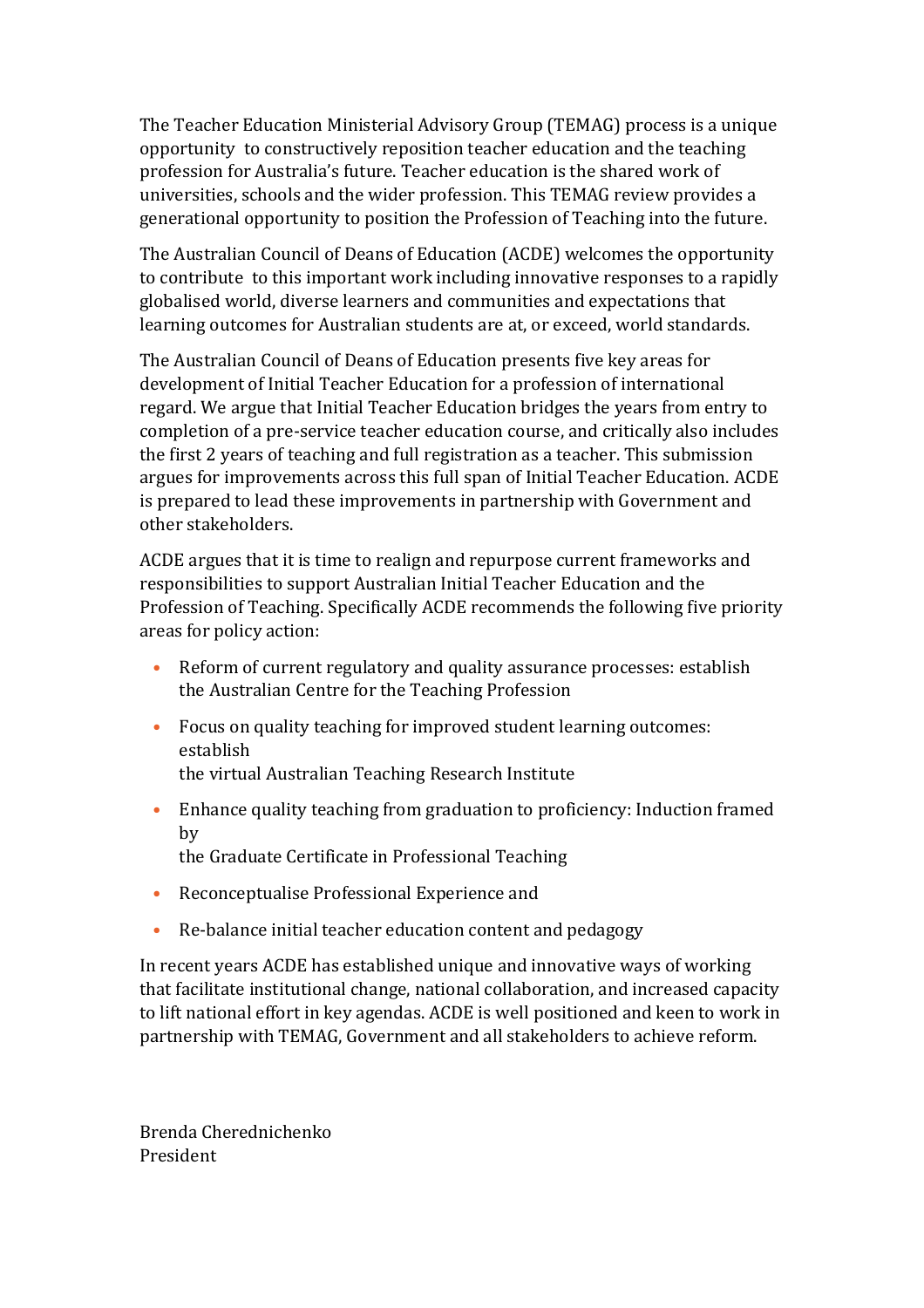Reform of current regulatory and quality assurance processes

Australian universities and Initial Teacher Education providers are regarded as some of the best in the world, with eight universities listed in the top 40 in the QS World Rankings in the discipline of Education. Australia's teachers are well educated with 60% entering the profession after completing a 4 year degree and, the other 40% with a first degree in another substantive discipline and postgraduate degree in Education.

However a regular scan of media and political comment would seem to suggest that these achievements are neither recognised nor valued. Margaret Lloyd's recent timely report "Troubled Times in Australian Teacher Education" maps and analyses the complex and competing internal and external requirements placed on Initial Teacher Education Programmes. Lloyd argues strongly for a streamlined regulatory framework to improve Initial Teacher Education and to untangle the unproductive and expensive knot of activity that strangles programme flexibility and innovation (Lloyd, 2013 p.19).

The achievement of the Australian Professional Standards for Teachers (2011) built around Professional Knowledge, Professional Practice and Professional Engagement provided some hope that these tensions and knots would untangle. However many hands, at many levels have made heavy work of this. We now have distracted resources and fragmented efforts to promote quality (AITSL 2014a, AITSL 2014b). These AITSL reports indicate that while Universities and preservice teachers work closely to the National Standards, principals and teachers have not engaged well with the Standards, and links across entry to the profession are awkward and disconnected at best. There is an urgent need for coherent adoption of the Standards from entry to initial teacher education, through professional experience, graduation, induction and across the initial teacher professional journey.

In the Hughes Oration, 'the Quality Teaching Movement in Australia: Losing Our Confidence, Losing Our Way and Getting Back on Track's', Stephen Dinham (2013) observes that in a country with a population similar in size to Florida, Australia is bedeviled by duplication, mistrust and competition and worrying signs that the national initiatives and agreements are pulling apart.

ACDE contends that one of the significant barriers to quality teaching and improved student learning outcomes is, that in spite of the national Standards, the Australian Teaching Profession is not nationally focused. It is subject to conflicting registration requirements, excessive administration, and barriers to teacher mobility across jurisdictions and across specialisations. These challenges undermine the capacity for improvement in teaching.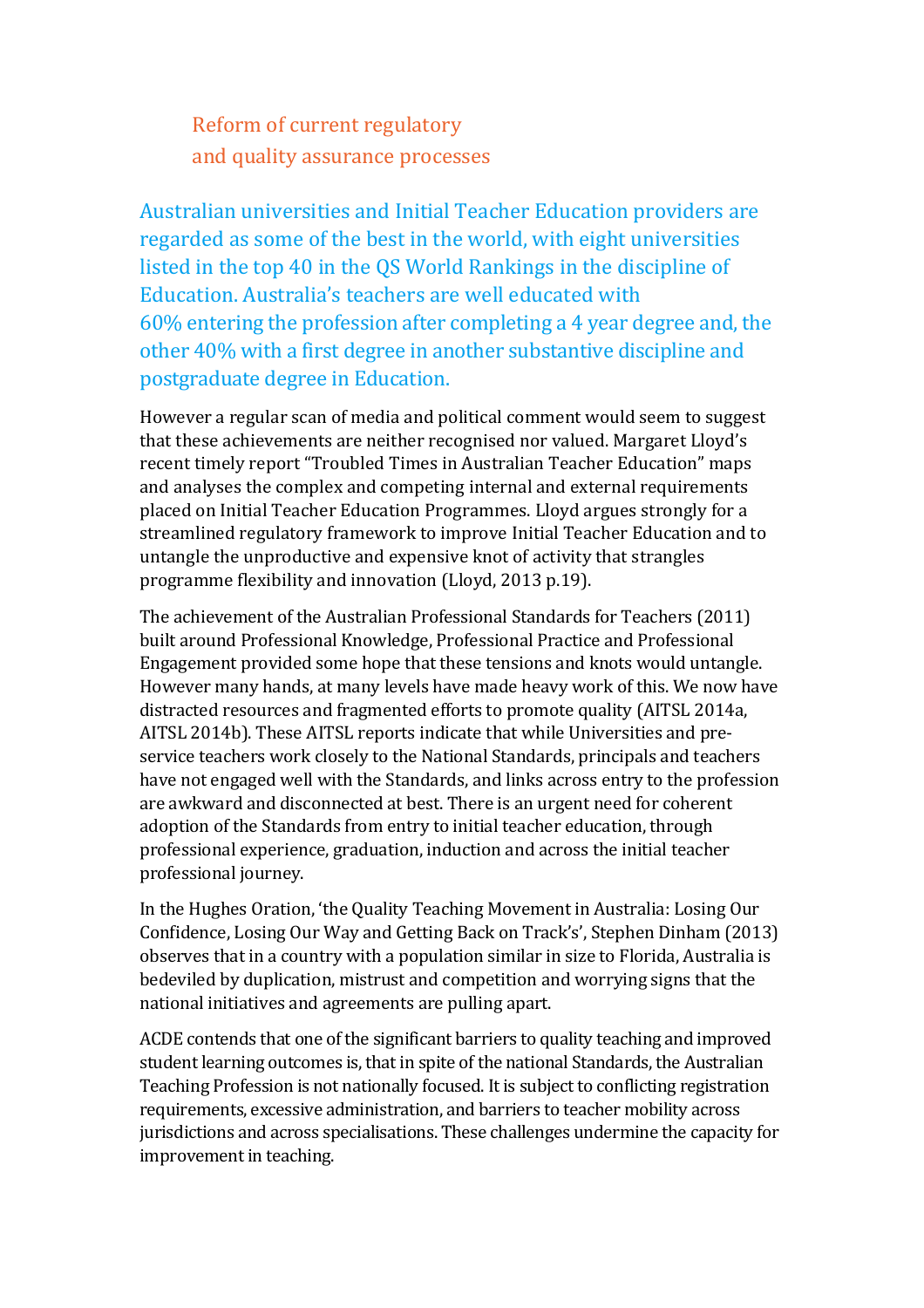An Australian Centre for the Teaching Profession, independently established and managed by the Profession, is proposed to address these issues. The Centre will register, for the first time, all initial teacher education students on entry to their degree and nurture them and their development from graduate to fully registered teacher to advanced educator and principal. Teacher Educators will register and belong to the Centre and the links between universities and schools forged strongly. The Centre will identify, develop and promote para-professional roles as an integral and valued part of the education community.

ACDE proposes that the Centre is modeled on other professional organisations, such as health and engineering, and will lead this development with the Australian Government. For the first time in Australia's history, the Profession will be united and can be recognised as a high quality national professional workforce with the capability to continually improve education outcomes, promote Teachers as Learners and excellence in teaching designed for improved educational outcomes.

The Australian Centre for the Teaching Profession will provide an effective and integrated national approach to Teacher Registration and Programme Accreditation. This will provide substantial outcomes for the sector including teacher mobility and tracking, formal and structured reporting of teacher professional learning, and most significantly, the capability to support an evidence-based research-led approach to identify and map the close link between high quality teaching and student learning outcomes.

While States and Territories have the lead role in employment and schooling, they face some difficult challenges in leveraging national improvement. The current duplication of resources across many jurisdictions restricts the development and transfer of knowledge and expertise. Given the importance of Education to the Australian people, economy and social improvement, a national approach is an imperative. As an example, the health professions through the Australian Health Practitioner Regulation Agency (AHPRA) provide a rich and effective model for teaching and have systems in place that are simple and effective. ACDE recognises that the needs in the teaching profession are distinctive and require specific focus, such as in professional practice, for example. Nevertheless the AHPRA model is instructive as a starting point.

Teacher registration in Australia is cumbersome, complex and currently ineffective in monitoring even the most basic data needed such as age, gender, languages spoken, qualifications and professional specialisation, retention in the profession, and professional development participation. We do not have a comprehensive national database through which to engage with teachers or to address issues such as workforce planning. We do not coordinate effort nationally without difficulty, often using expensive, time consuming, one-off research efforts. The National Teacher Workforce Data project is an example of the need for this data. The management and innovative use of possible relationships with teachers must be harnessed and expanded.

Significantly, the Australian Centre for the Teaching Profession will provide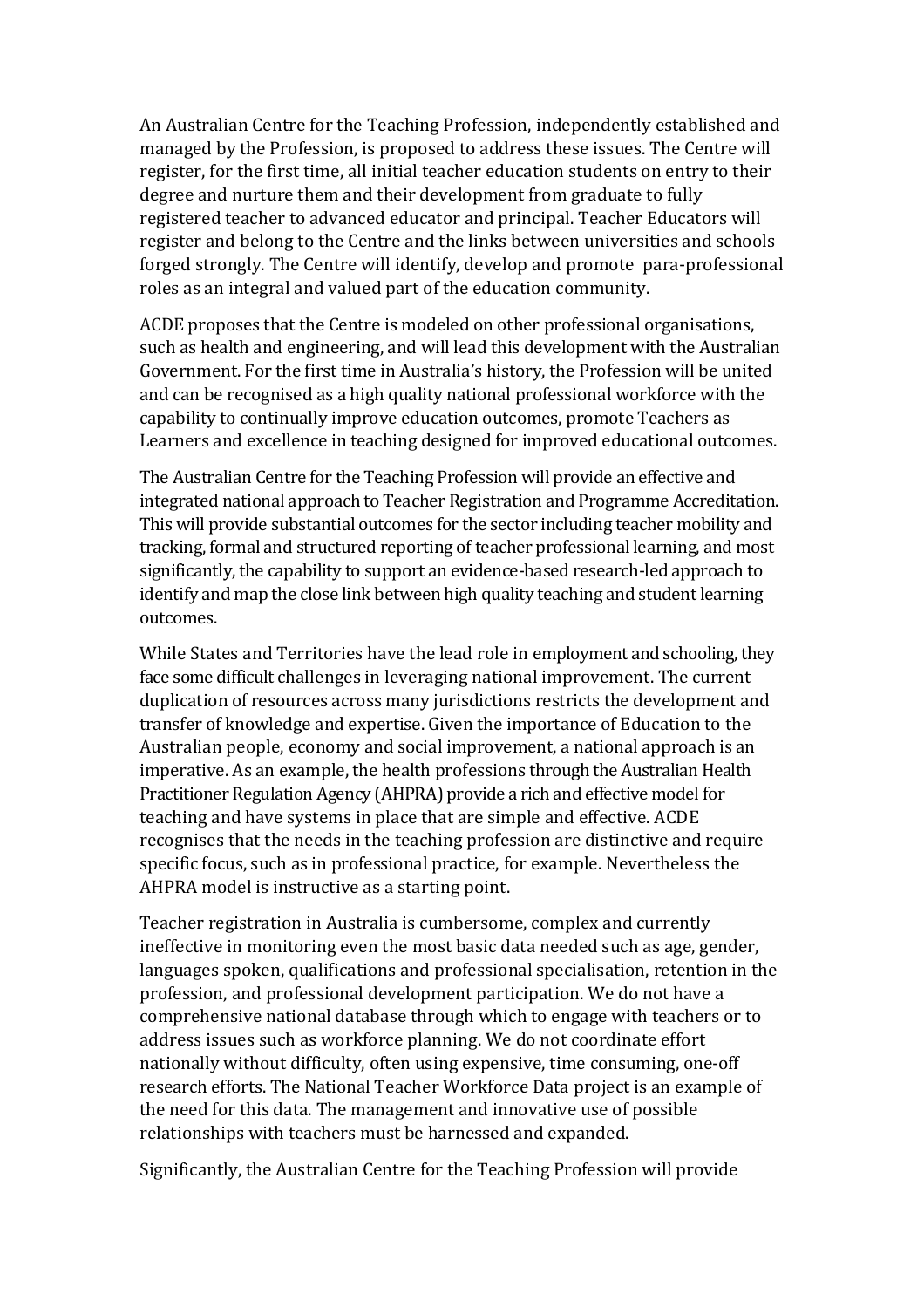career-long registration and strong and enriched career options through enhanced and new specialisation roles, such as STEM and LOTE, with reward and recognition.

We recommend that TEMAG examine the work of the Australian Health Practitioner Regulatory Agency http://www.ahpra.gov.au/ in supporting national accreditation and registration of 14 health professions. Some of the strengths of AHPRA include:

- strong governance structures
- a publically available national register of individual health practitioners
- consistent approach to registration and renewal processes for health practitioners and students around Australia
- fair processes to investigate matters of professional conduct and performance
- a national approach to registration standards, codes and guidelines
- a rich database of those entering the profession with capacity to stay connected if they leave temporarily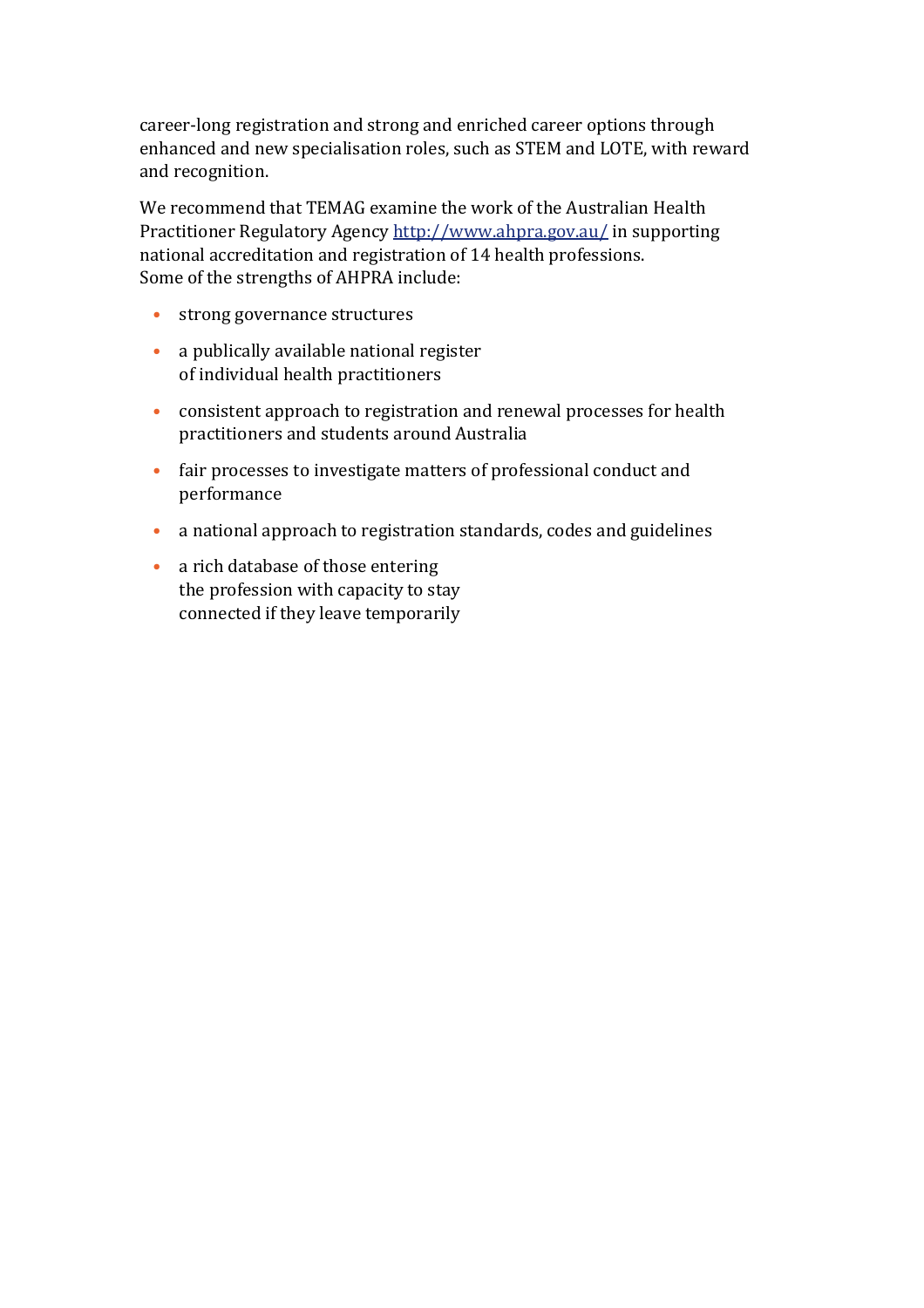Focus on quality teaching for improved student learning outcomes.

ACDE strongly endorses the centrality of student learning outcomes in schools as the measure that matters in assessing teaching quality. There is a paucity of strong, scalable conclusive research that relates the work of teaching to the improvement in student learning. This is one of the most important but difficult areas of teachers' work to measure effectively from pre-service teacher to graduate teacher and beyond.

We therefore propose a virtual Australian Teacher Research Institute to:

- collaborate in a longitudinal national study of the impact of teaching on learning
- examine the relationship between teaching and learning outcomes from Australian data and compare and benchmark these data with reliable overseas evidence
- identify the elements of Initial Teacher Education which explicitly support student learning
- reach across the teaching profession to establish sustained and systematic professional development that is research-based and drives learning outcomes
- generate innovative ideas from sustained, rigorous, international standard research in pedagogy and practice
- foster new networks for research especially in areas of high need, for example: STEM led by Australia's leading science and mathematics education researchers, and strategies to attract quality teaching to hard-to-staff schools

ACDE's Research Deans' network represents all providers and will act as lead partner to drive this work. The Institute will be independent, connect lead researchers nationally through digital platforms and engage teachers for evidencebased teaching.

The Australian Teacher Research Institute will provide all school systems and Initial Teacher Education providers with access to its findings and will be closely linked to the Australian Centre for the Teaching Profession. It will bring ideas and evidence from overseas to compare with Australian data and experience. It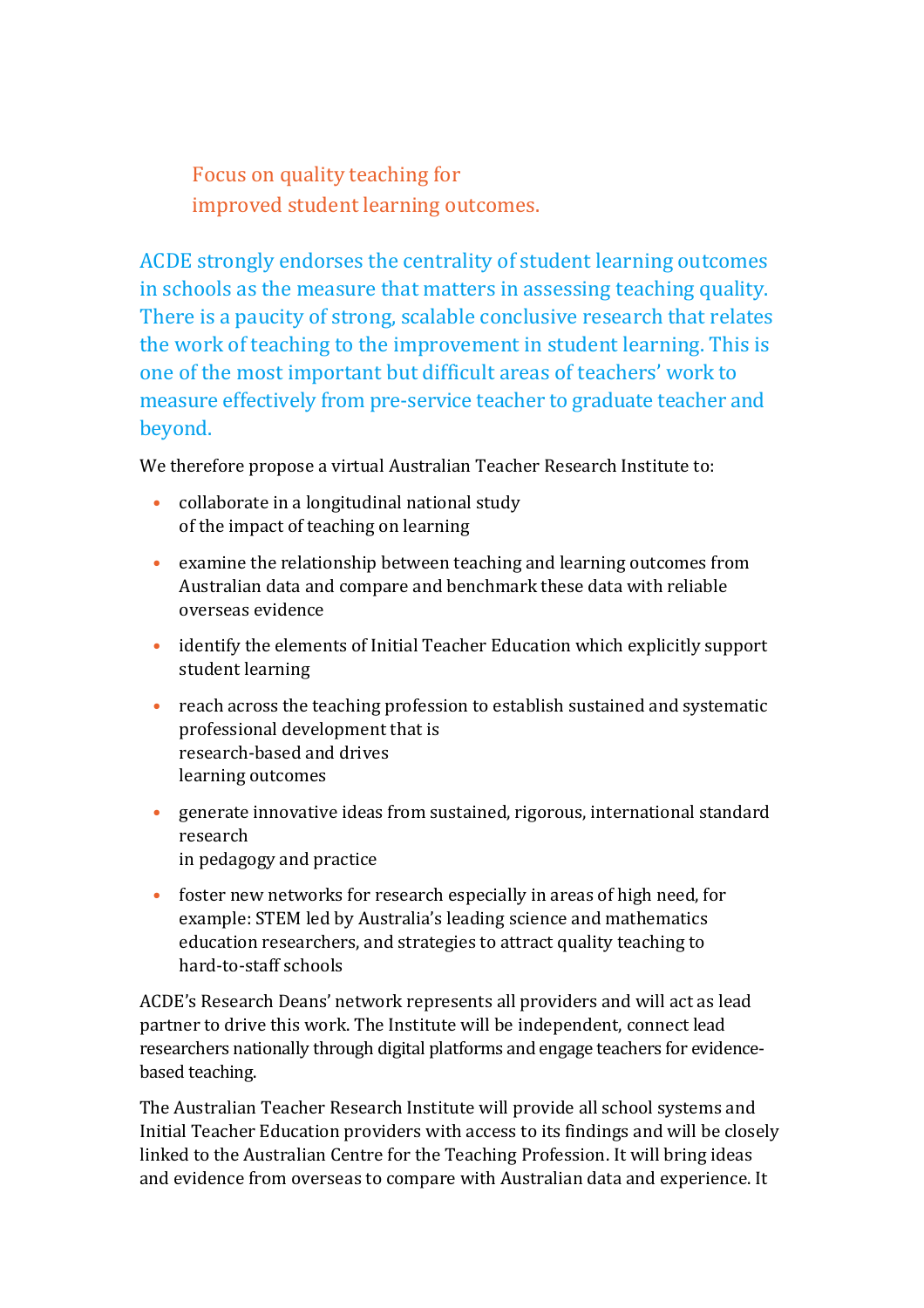will provide evidence upon which the most effective teaching practice can be built by and for Australian schools and higher education.

Enhance quality teaching from graduation to proficiency

ACDE asserts that Initial Teacher Education bridges the years from entry to completion of a pre-service teacher education course, and critically also includes the first 2 years of teaching and full registration as a proficient teacher. The important leadership work on Threshold Learning Outcomes from Bachelor and Master degrees in Education completed in 2011 through an ACDE project (Health, G., 2011) contributes strong foundations

for this reform along with the Australian Standards for the Teaching Profession.

An essential contributing factor to a high quality profession and retaining our highly capable teacher graduates is strengthening the first years in teaching for better student learning. A significant gap in teacher professional education is Induction to the profession, and strengthening the links between graduate outcomes and emerging professional capability is essential.

Effective Induction and developing beginning teachers' capacity to engage with the students' families and communities is particularly relevant to student learning. Initial Teacher Education faces a number of challenges as it strives to support the development of a diverse and inclusive teacher workforce. It must relate and respond to the Australian community, graduate teachers from diverse backgrounds, including Aboriginal and Torres Strait Islander peoples, and ensure teaching is contextualised from the background and needs of learners (Patton et al, 2012). A quality Induction programme supports beginning teachers connections to community and contexts and informs teaching decisions.

ACDE proposes a national Graduate Certificate in Professional Teaching (GCPT) led by the Australian Centre for the Teaching Profession in partnership with universities. The Graduate Certificate programme provides a strong framework in which the Induction programme is situated, has regard for the local contexts of learners and communities and is organised over the first two years of teaching. It will be recognised as a pathway to further study within the profession.

Such an approach scaffolds improving evidence-based decision-making in the first years of teaching. It maintains the focus on initial teacher education through professional development and rigorous induction for improved student learning, rather than 'survival' in the classroom, as is so often reported.

This programme will focus on improving school student learning and drive schoolbased mentoring and high quality learning for teachers in local contexts. Significantly, it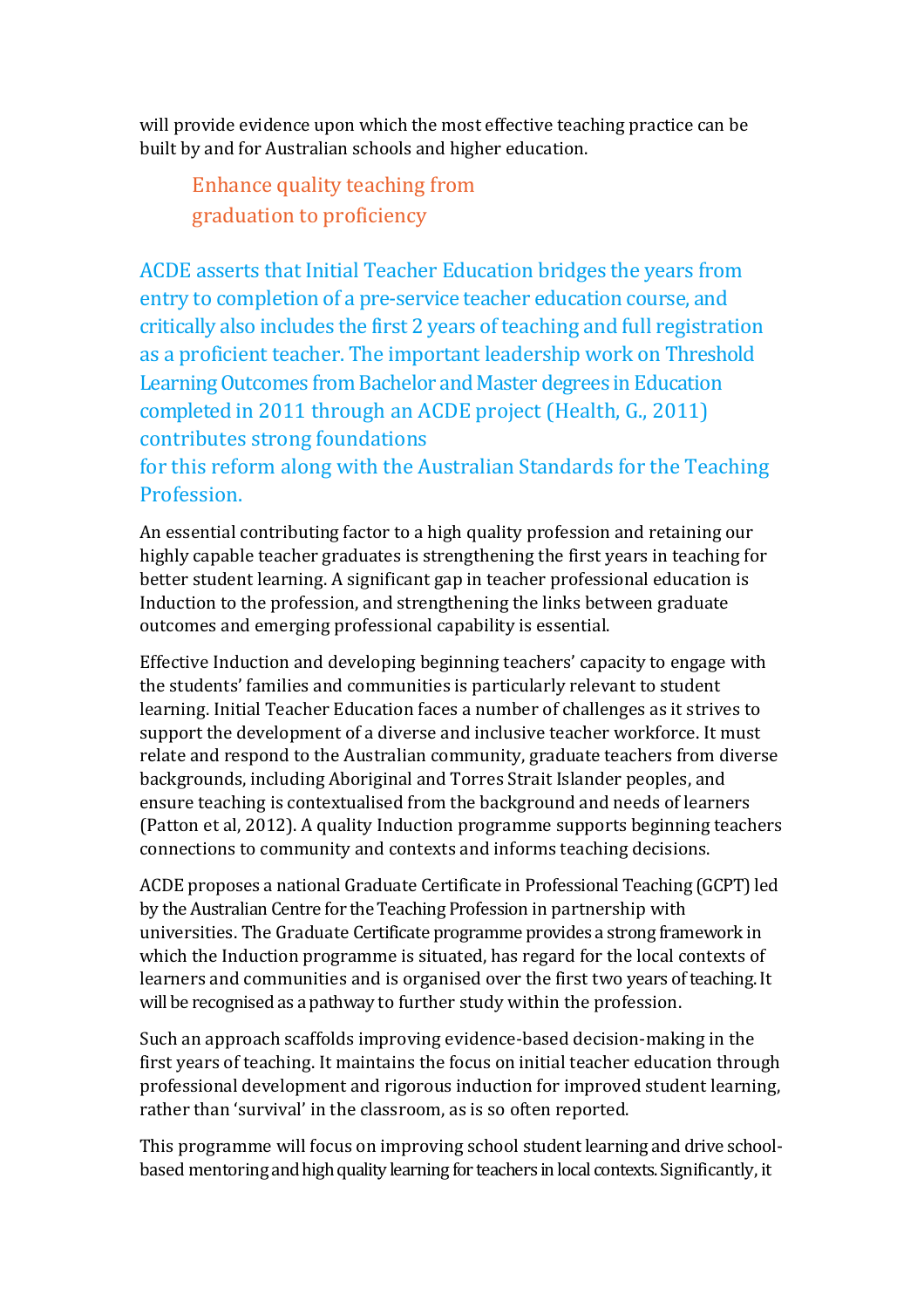is a programme of learning based on quality research and will embrace and model the digital and knowledge economies in its implementation.

#### Reconceptualise professional experience

As the teaching profession moves towards a standards-based approach to professional learning at all stages of a teaching career (Australian Professional Standards for Teachers, 2011), a range of new demands is being placed on higher education providers and education systems. Employers demand that graduates of teacher education programmes demonstrate their readiness to transition into the profession with a repertoire of professional practices and evidence they satisfy benchmark academic and professional standards. Even with the assurances provided through quality Induction outlined above, the current approach to professional experience struggles to provide necessary confidence. This may be due to inconsistency in the quality of placement, variation in teacher judgment and overwhelming discrepancies in the assessment of graduating teachers.

There is an urgent need to urge stakeholders across the sector to discard redundant processes and nomenclature from the previous era and transform the purposes and practices of professional experience. This must embrace evidence as the platform for future discourse, policy and practice levels. Specifically, ACDE is prepared to lead a process that:

- builds consensus on a reconfigured national approach to professional experience
- brings consistency in key elements of professional experience policy and practice across all universities in Australia offering initial teacher education
- conceptualises an evidenced-based standards approach to graduate assessment within initial teacher education programmes across the national higher education sector
- establishes authentic assessment strategies in and throughout initial teacher preparation programmes including a suite of assessment tasks, tools, rubrics and self-auditing frameworks, and a national agreed graduate assessment profile

Strengthening the relationship between the school and university, the professional teacher, teacher educator and pre-service teacher to drive student learning is a fundamental priority for Initial Teacher Education. It is essential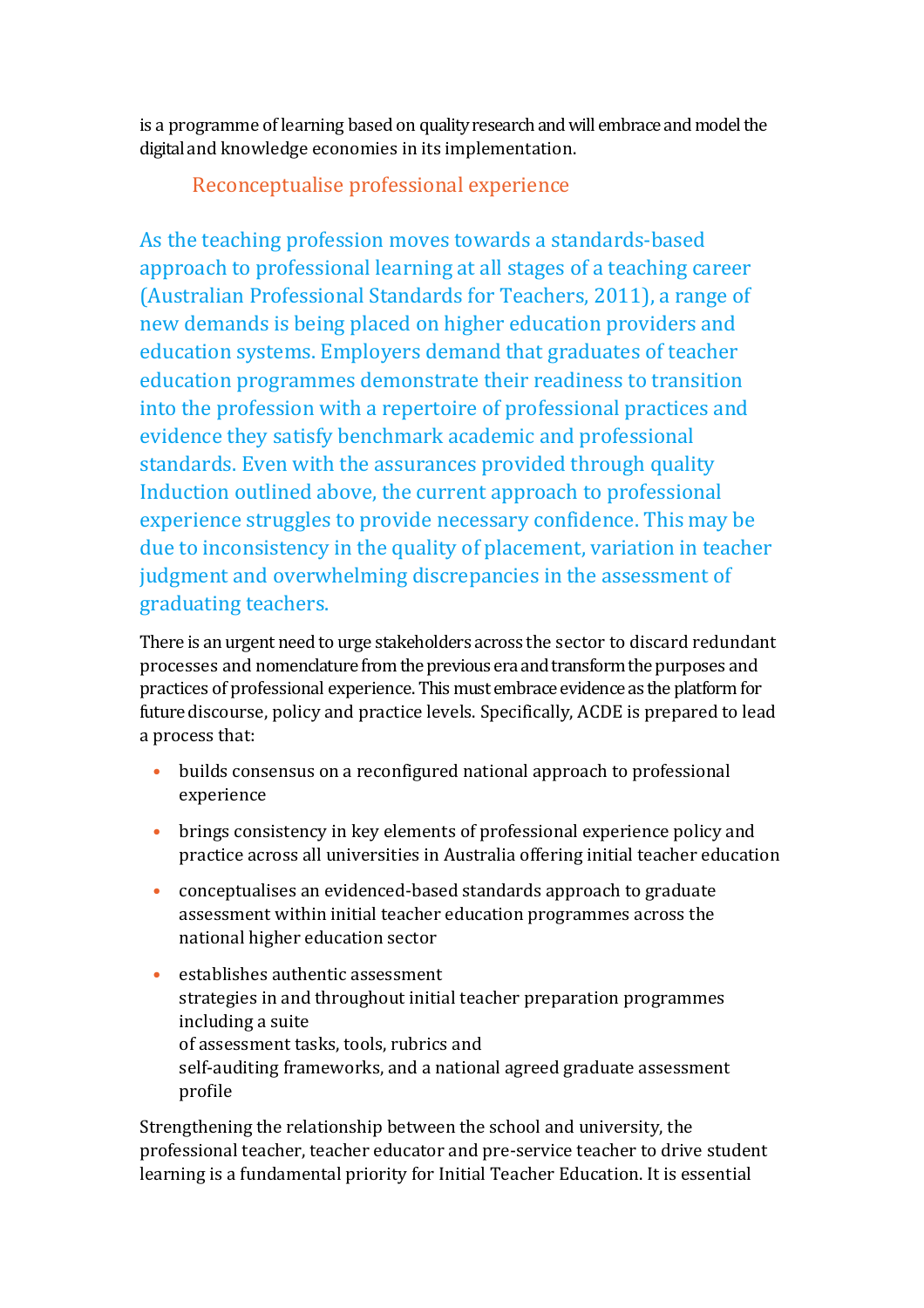that the profession promote and generalise across the highly successful models of Partnerships for Professional Experience that exist in almost all universities with school and early childhood education providers. We must rethink the way experienced teachers engage with the practicum and the way they are rewarded.

Current arrangements, including funding and payments, are a major hurdle to transparent engagement with the profession. Marginal increases in pay to individuals have been an ineffective incentive for teacher involvement in preservice education for decades and a fresh approach is long overdue. Remuneration has been a point of contention, conflict and confusion. There are better ways to manage this. While it is not an area for Australian Government's direct involvement, a national reform debate and agenda that takes some pressures off the remuneration barrier would be a welcome initiative. ACDE will collaborate in the leadership of this national debate which has been avoided to date. ACDE has proposals that can be a catalyst for these discussions. The Australian Centre for the Teaching Profession will provide an appropriate body to lead this discussion and importantly connect data and people for strong partnerships in professional experience.

Re-balance initial teacher education content and pedagogy.

Initial Teacher Education through robust partnerships between higher education, schools and their communities must foster commitment to innovation and life-long learning. The relationship between content and pedagogy is iterative and finely balanced in excellent teaching. Teaching requires well educated, highly knowledgeable and skilled practitioners with advanced capacity to think critically and make decisions for improved student learning, based on research and evidence.

Teaching is the nexus of student engagement in learning with, for and from advanced theoretical knowledge of excellent education and pedagogical practice and the capacity to employ the appropriate teaching strategies to enhance learning (content). Initial Teacher Education must develop teachers' knowledge, skills, attributes and capability to enable improved student learning. ACDE strongly commends a shift in the balance in Initial Teacher Education to engage more deeply with the learning of students, from the early years of initial teacher education programmes and to continue this relationship through at least the first 2 years in the profession.

The mid-late 21st century classroom is unimagined. It is, however, very likely connected, dynamic as the knowledge and digital economies drive new pedagogies, as well as new knowledge or content. Knowledge counts and knowing how to engage students, sparking the next inquiry and using the latest knowledge to make decisions, and solve problems is critical for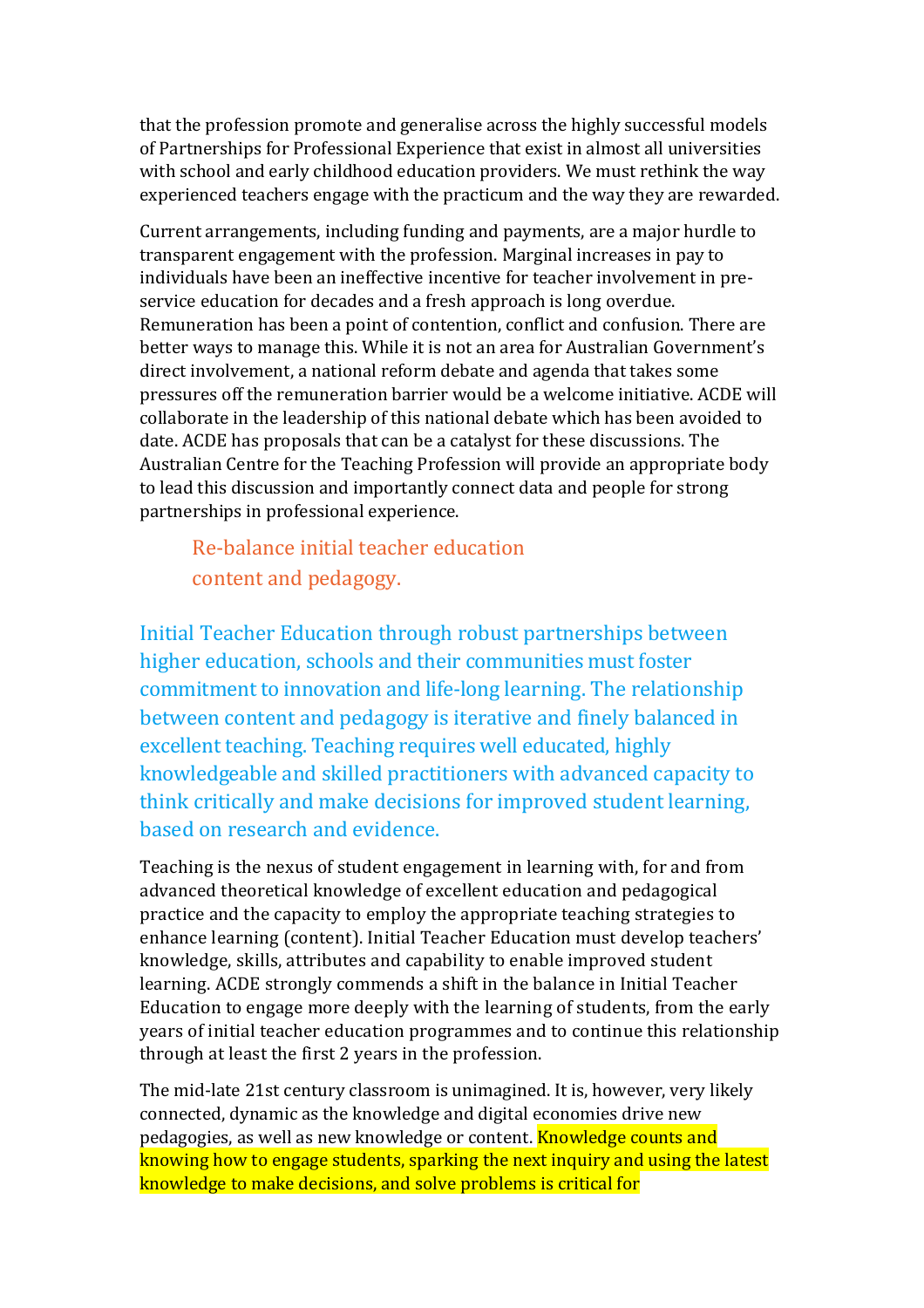all in a globalised economy.

As the nature of learning settings changes, the professional culture must change. It must demonstrate cultural competence and embrace new ways of learning by modern students, new communication technologies and expertise from the best sources of knowledge. Two possible examples include partnerships with discipline experts and letting student experts lead by "flipping" classrooms physically and virtually. Teachers must respond to local contexts, including, rural communities, Indigenous contexts, early childhood and the postcompulsory years of schooling.

The Australian curriculum identifies key knowledge areas and Australia needs more specialist teachers in key areas, such as STEM and LOTE. Every generalist teacher is not able to an expert in all areas. As a result, special initiatives in recruitment to teaching and partnerships which provide expert knowledge in schools and early childhood settings must be encouraged. These partnerships build career alternatives, and retain our best teachers and attract new specialists, such as in STEM and LOTE, to teaching.

A critical review of new initiatives is needed to learn from the success and challenges of programmes such as Teach for Australia, the Victorian government Career Change, Centres for Excellence in Teaching and Learning, etc. As well, for example, part-time arrangements for those with skills and capabilities which complement teaching are required.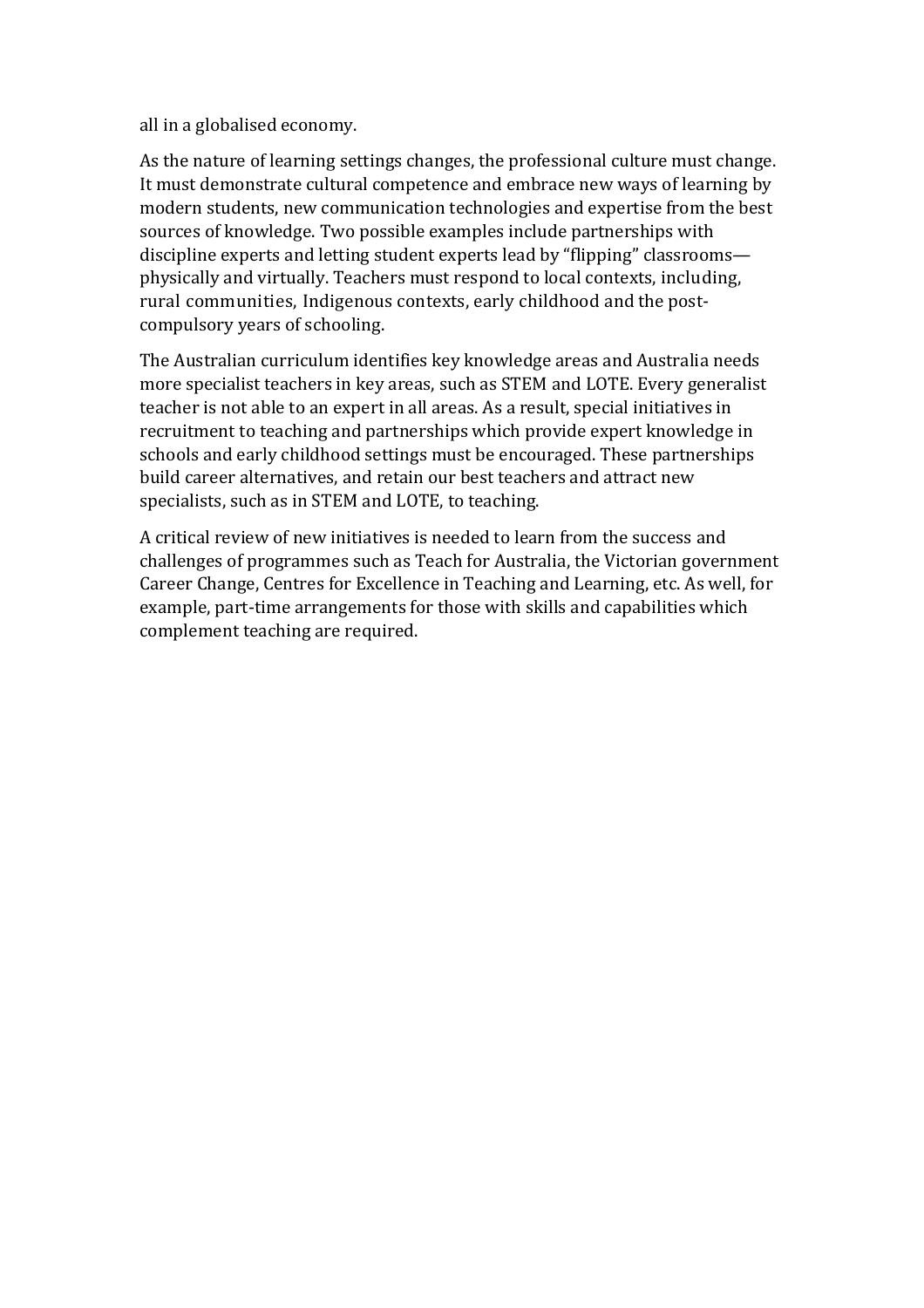#### Response to TEMAG questions

## 1. What characteristics should be fostered and developed in graduate teachers through their initial teacher education?

Families and communities have high expectations of schools. They want quality schools and teachers and are increasingly making conscious decisions about the schooling choices for their children. Workplaces, communications and social environments are changing rapidly and schools at all levels have an important responsibility to prepare young people for the challenges of a changing and complex world. Similarly, the focus of schooling is broadening as school populations become increasingly culturally diverse. There is a need for schools and early childhood settings to focus on the knowledge, skills and capabilities required for students to develop capability and capacity in literacy and numeracy, problem solving, creativity, innovation, scientific and technological skills, learning for a knowledge society, and with an awareness that schooling is merely the beginning of a journey of lifelong education and learning.

The development of quality teaching practices, responsive to learners and their contexts, is a career long journey. Graduate teachers require ongoing mentoring and support for induction to the profession as well as to the educational and community contexts. Graduate teachers, like graduates in other professions, are at the start of their professional journey and need sustained and targeted support if they are to continue to develop across the span of their professional careers. Teachers are a vital aspect of the schooling process and it is therefore necessary that strategies are developed so that teaching is viewed as an attractive career choice, especially in high demand areas (currently including science, mathematics and technology).

ACDE's proposal is that a formal framework for this development includes:

- all initial teacher education students are welcomed to the profession through a special strand of registration with the Australian Centre for the Teaching Profession
- Initial Teacher Education spans across the first two years of teaching through formal Induction and accredited professional learning programmes

#### 1.1. How can those best suited to the teaching profession be identified?

Selection into Initial Teacher Education needs to focus on those who are both genuinely committed to the teaching profession, and who have the necessary academic background to complete successfully the required university course. These capabilities: a) to undertake their course of study and, b) to work with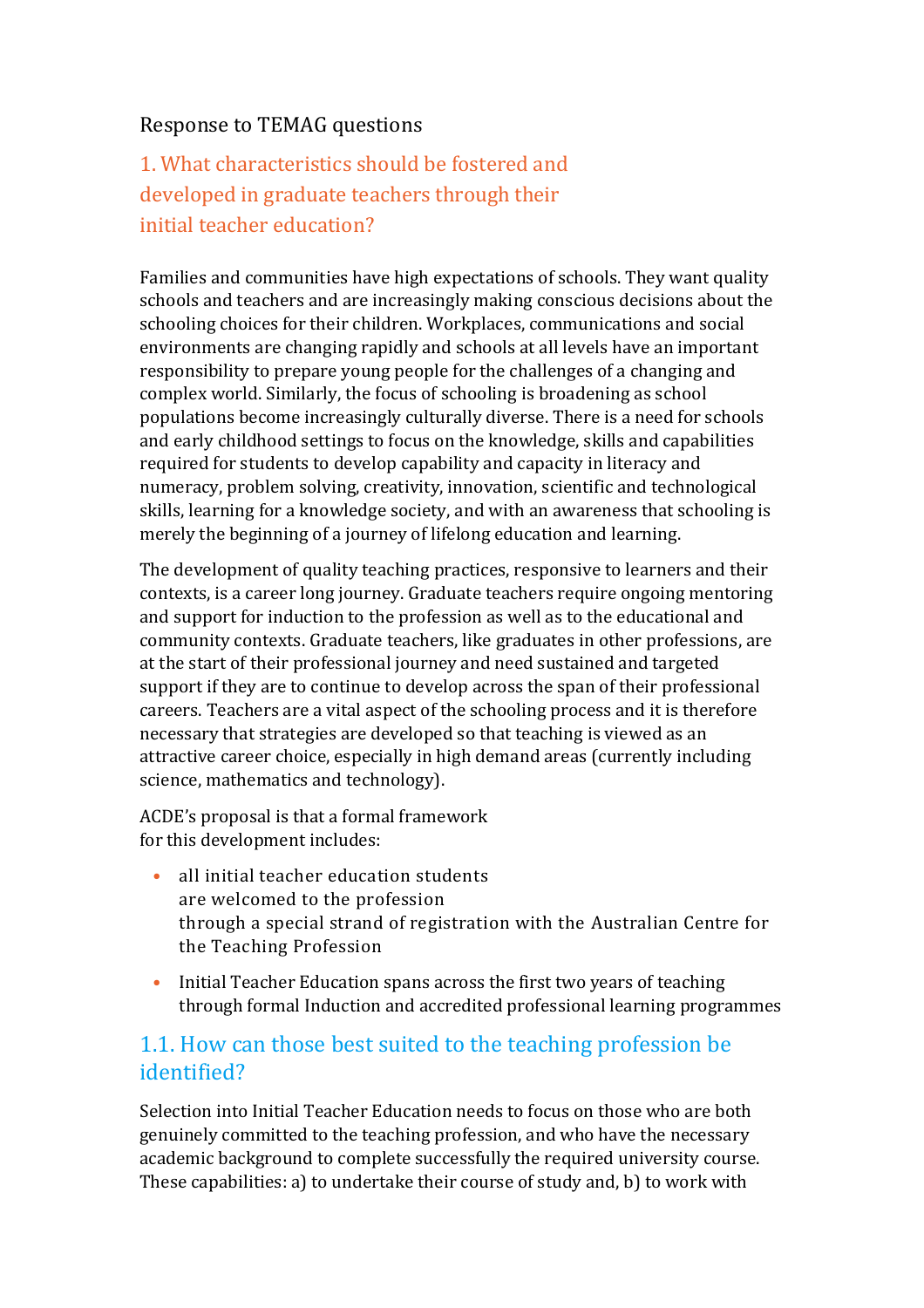young people for their learning, are essential. When applicants provide information about these two capabilities, it is assumed that they will be more successful in their course and develop readiness to begin their careers. While it is sometimes proposed that Interviewing students could provide some useful information about their likelihood to succeed there is currently no evidence to link selection methods with improved results for learning outcomes of young people after graduation. The logistics of these intensive selection activities are costly as well as unproven. A potential strength of wider selection processes is to develop a more diverse teacher population, to recruit and attract teachers to regional, rural and remote settings and to build selection approaches which welcome Aboriginal and Torres Strait Islander entrants, as well as those from culturally diverse backgrounds.

Most universities select the majority students on a 'number' based on Year 12 (or equivalent) outcomes that is not sufficiently nuanced to make a reliable prediction about their suitability for teaching. Almost all universities also apply additional criteria to the selection of those applicants who do not have a clear academic attainment rank. For example, Queensland will move (in 2016) to require successful studies in specific discipline areas prior to entering a teacher education programme. This will add to the OP (or equivalent) score required currently by universities. Other States seem to be implementing similar schemes but this practice is in direct opposition to the national approach recommended in this ACDE submission.

The ACDE believes that, in light of the contrary evidence, adding complexity to the entry requirements for Initial Teacher Education is a misplaced and resource intensive exercise. There is better evidence to support working on the Threshold Learning Outcomes of graduates and on effective support in the beginning years of teaching.

ACDE supports the UA/AITSL initiative in defining Selection for Initial Teacher Education through the Capability Framework which includes two key Capabilities identified by a recent study of all Australian teacher education providers:

- capability to undertake and be successful in the course of study, including work at university, other higher education institutions and in schools
- capability to develop the necessary skills and knowledge to engage with the profession of teaching and enhance the learning of young people (Universities Australia, 2014)

1.2. What are the skills and personal characteristics of an effective beginning teacher? How can teacher education courses best develop these?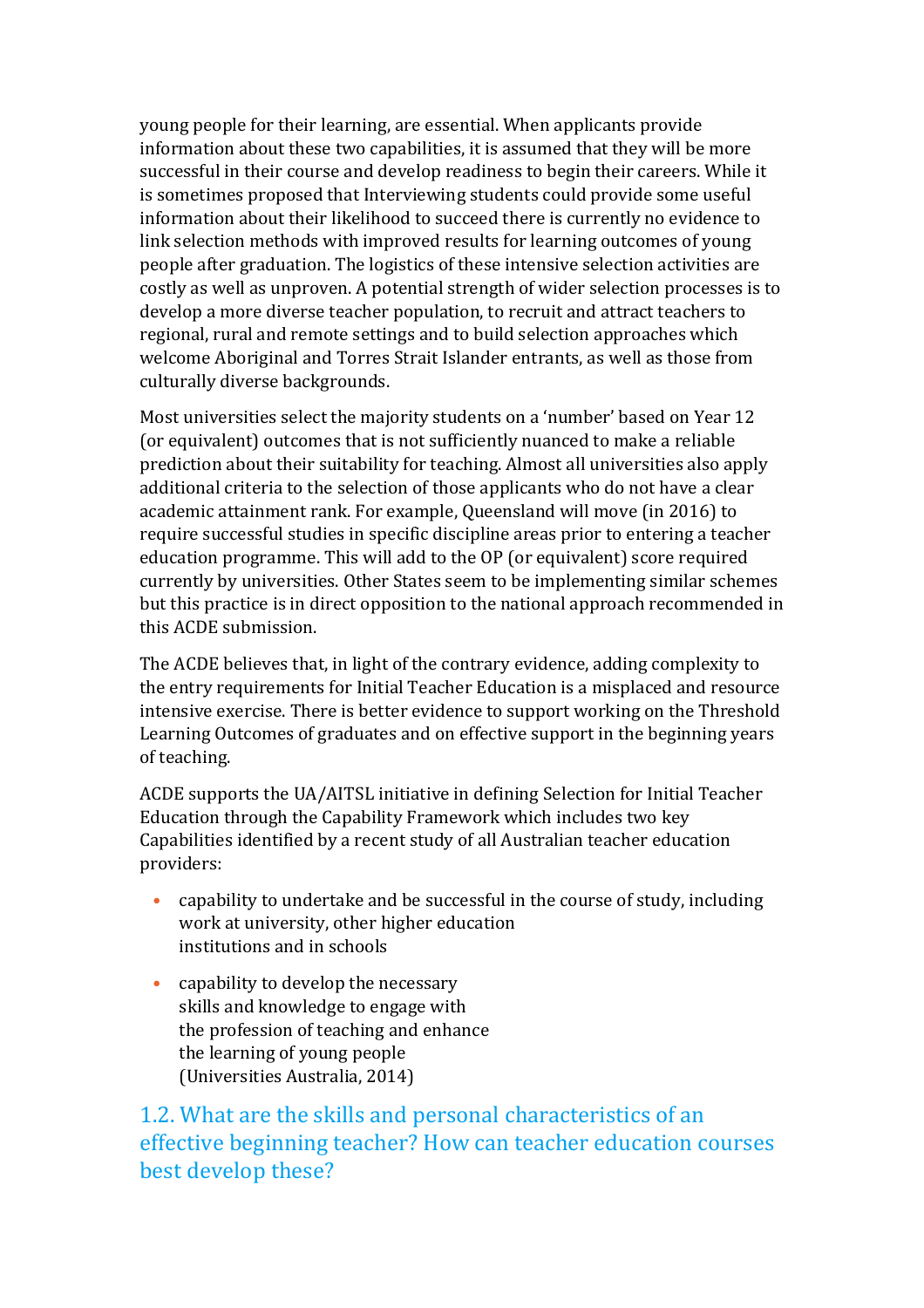Beginning teachers require a broad range of skills and knowledge including appropriate levels of literacy and numeracy. The balance of sound content and pedagogical knowledge is vital. They also require a range of personal attributes including a strong desire to improve student learning outcomes and opportunities, persistence, resilience and a deep commitment to professional renewal through reflective practice. The balance of content and pedagogical knowledge throughout university courses is critical for pre-service teachers to develop the skills, knowledge and attributes for quality teaching and life-long contribution to the profession.

University courses build on and enhance the knowledge, skills and personal attributes of pre-service teachers. Initial Teacher Education programmes enable their students to build awareness of their own positive attributes and those to be developed, through instilling in them the skills required to be reflective practitioners. Initial Teacher Education courses must focus on graduating pre-service teachers with a broad range of professional experiences (both at university, in school and in community settings) that develop the skills required to facilitate the learning of the diverse student populations that exist in contemporary education. Increasing the capability to build strong reflective practice, based on working with young people and their learning, and sound peer feedback must continue in beginning years of teaching. The challenge of building partnerships with schools and educational settings during the Initial Teacher Education programme is strong. Universities and schools and systems are caught between the structures of their institutions and flexible sustainable practices require support and are difficult to formalise and manage. Yet this is a fundamental way to deliver on the development of the characteristics needed for successful teaching.

The Australian Professional Standards for Teachers at the Graduate Level provide a sound basis for the desired qualities of the graduate teacher. These nationally agreed standards provide a comprehensive overview of an effective graduate teacher, but require greater understanding by the profession and its leaders. Combined with the Threshold Learning Outcomes there is enough wellresearched definition to underpin our recommended approach.

#### 1.3. What teaching practices should be developed in graduate teachers through their initial teacher education?

These have been discussed above, but in summary, ACDE is committed to strong focus and achievement in each graduate in the following areas:

- strong pedagogical and content knowledge
- proactive classroom management techniques
- reflection on practice to enhance student learning
- Innovative and engaging teaching strategies, including digital technologies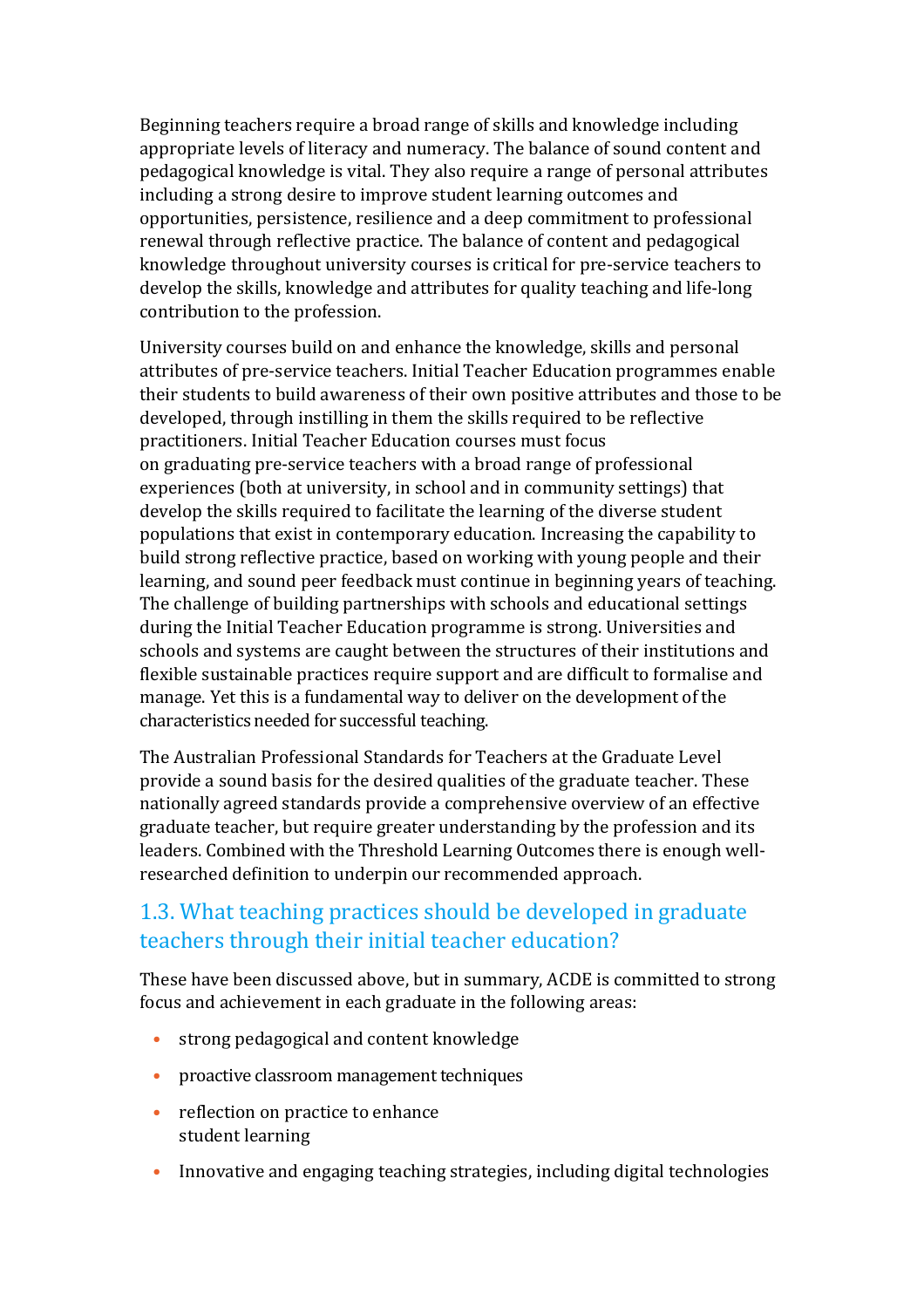that cater for a diverse student population

Standard 3 of the Australian Professional Standards for Teachers provides a comprehensive overview of the nationally agreed approach to quality pedagogical practice.

#### 1.4. How can the teaching practices that produce the best student outcomes be identified?

Teachers require a vast array of skills and strategies but most importantly, a capacity to know, understand and respond to the particular needs of each learner and their community. It is simply not possible for every graduate to have experience and demonstrated capability to respond to every learning need and every possible setting. However, in increasingly diverse classrooms, teachers must be prepared to identify and cater for the learning needs of all students. This is perhaps the most critical aspect of modern education and graduates must be prepared to embrace and cater for diversity in the student cohort. This diversity is both broad and complex – and often includes socio-economic, emotional, psychological, family and other matters, in addition to the matters of differential cognitive and learning ability.

ACDE argues that the key to sound teacher education and preparation of graduates who demonstrate innovative, effective and reflective classroom practice is the development of teaching collaborations and partnerships and with communities of learning within the profession.

#### 1.5. How can teacher education programmes encourage teachers to reflect on evidence to support their choice of teaching practice?

Critical reflection on practice which informs and drives improved teaching is a fundamental skill for effective teachers. University courses place a high priority on developing reflective skills and practices for the purpose of improving student learning outcomes and opportunities. This is a foundational component of quality contemporary initial teacher education courses.

The challenge for Initial Teacher Education programmes currently, is that preservice teachers do not teach alone, so their teaching is always supported by the mentor teacher. This is appropriate, but it is also therefore necessary to expand the view of initial teacher education to include Induction so that beginning teachers are able to have a structured introduction to teaching which supports quality practices. Building on this in the early years of teaching practice and encouraging ongoing learning across the profession will consolidate this foundational learning in practice.

### 1.6. How does reflection on evidence translate into student outcomes?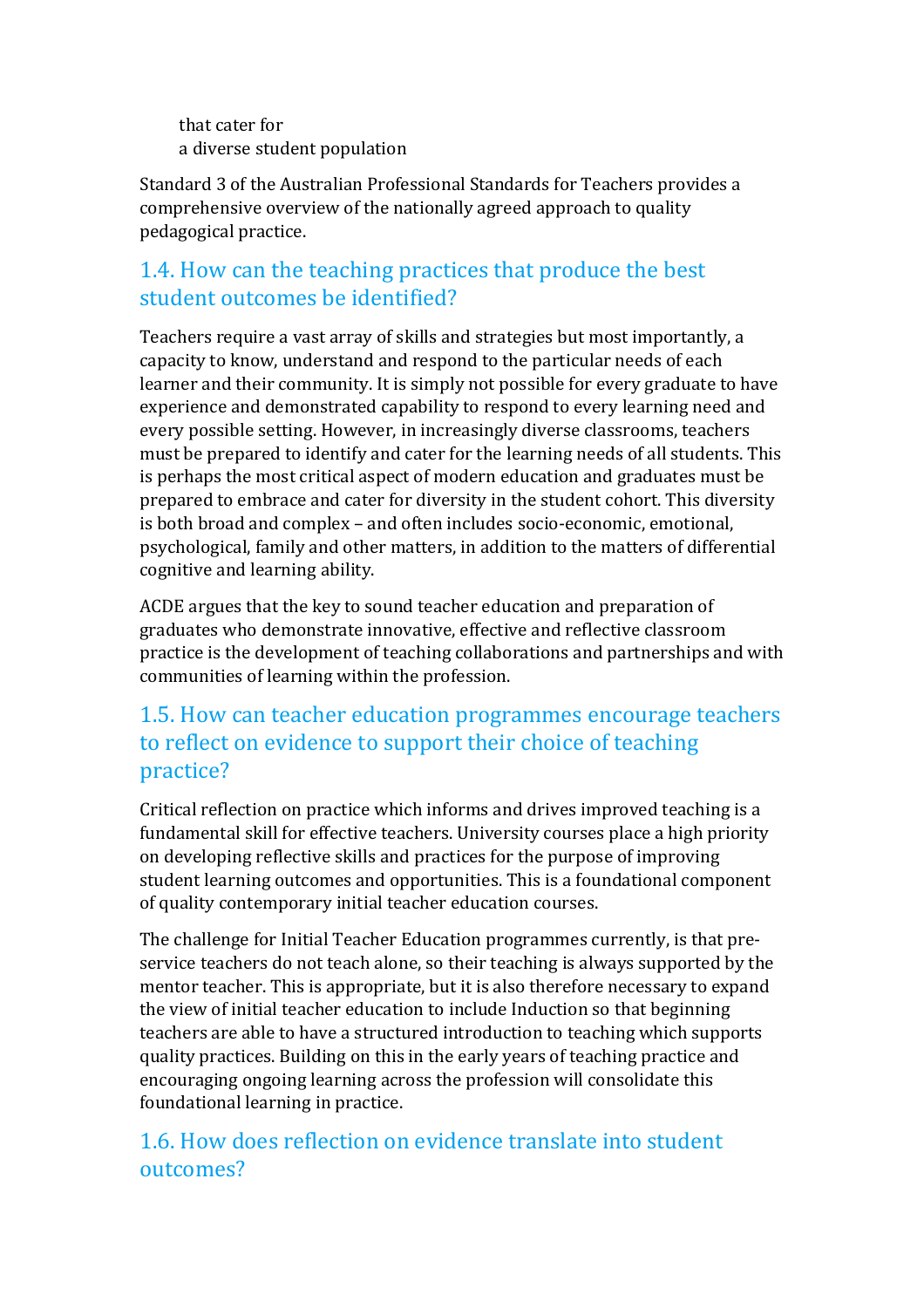Pre-service teachers must develop skills in using classroom data to reflect on and plan their teaching practice and this area of skill development is essential in Initial Teacher Education. It is through evidence-based planning that teachers are able to make informed decisions about the appropriate content and pedagogy to drive student learning. University courses include this aspect of professional work with pre-service teachers in teaching degrees, and reflection and research are integral to all courses, but especially in relation to the professional experience. Professional experience enables pre-service teachers to develop focused reflection in authentic contexts, guide and inform new decisions for teaching, and to then importantly debrief with teachers and university academics to build further enquiry, knowledge and capacity as teachers.

## 2. What teaching practices should be developed in graduate teachers through their initial teacher education?

Reviews of teacher education in Australia report strong agreement with the view that graduate teachers needed to be more 'classroom ready' and more able to address the learning needs of students (e.g. State Education and Training Committee of the Parliament of Victoria, 2005; National Standing Committee on Education and Vocational Training, 2007). There is also evidence that the quality of teacher education is strengthened when universities establish closer partnerships with schools and increase the amount of time pre-service teachers spend in schools with scaffolded and supportive professional experience. Quality experiences in schools equip pre-service teachers with deep knowledge of teaching and learning and develop their understanding of and commitment to teaching as well as a sense of the value of the work of a teacher.

Beginning teachers who graduate with a strong philosophical vision for teaching cope more effectively with their first year of teaching. This correlates with reviews of teacher efficacy including the report from the Organisation for Economic Co-operation and Development (OECD, 2009), entitled Creating effective teaching and learning environments: First results from the OECD Teaching and Learning International Survey (TALIS) which found that teachers who believed they had the capacity to learn how to teach were more able to use evidence to solve problems and self-moderate their teaching.

Teacher education practices should therefore focus on teacher professionalism and how teaching influences student learning. However, the cognitive elements of teaching are more likely to be developed when pre-service teachers have successfully engaged with and mastered the relational dynamics in classrooms.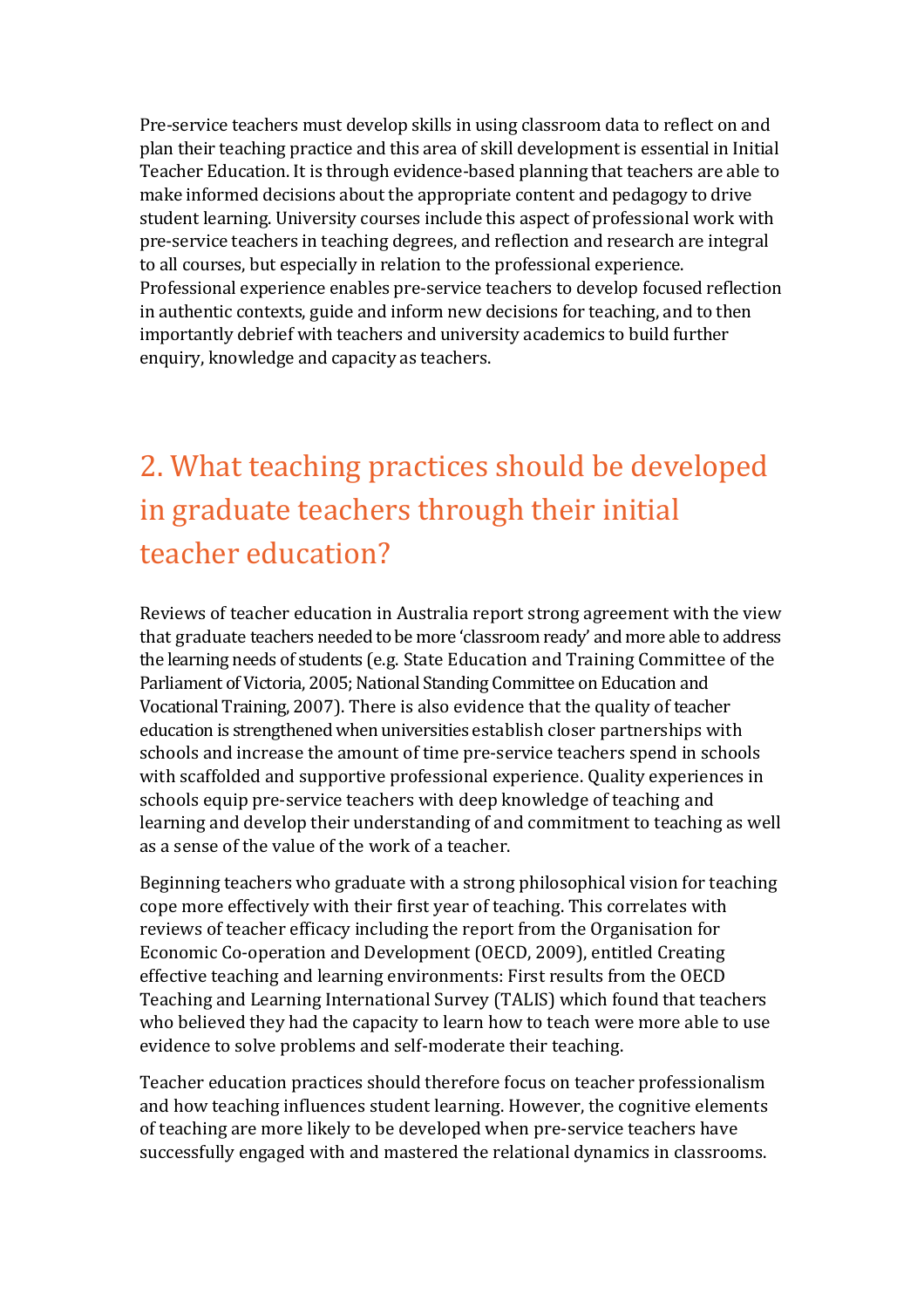ACDE believes that responsiveness to evidence, such as student progress and engagement in classrooms, and resilience, are vital characteristics for teachers. These two "Rs" facilitate observation and analysis which, in turn, powers innovation. Suggestions in our submission to TEMAG aim to build on the strengths of Initial Teacher Education to capitalise on the Threshold Learning Outcomes.

#### 2.1. How can teaching practices that produce the best student outcomes be identified?

An effective pedagogy for teacher education clearly establishes links between the knowledge about learning and teaching and the practical knowledge of (doing) learning and teaching (Loughran, 2006; 2008). The supporting learning processes needed to achieve this balance places pre-service teachers in an active and participatory learning role in their teacher education programme. Classroom-based learning is seen to occur through active and collaborative teaching experiences with more experienced mentors who engage pre-service teachers in discussions about their teaching actions and student responses. Extensive classroom experience with professional mentors supports pre-service teachers to develop the cognitive insights they need to become responsive and resilient teachers.

The focus on collaborative and professional discursive processes and the use of evidence in teaching and learning aligns with the concept of an applied professional learning model for teacher education. The broad framing of the professional work of teachers through the Australian Professional Standards for Teachers and the Threshold Learning Outcomes give a sound basis for such work.

Pre-service teachers need to learn to use evidence to support their understandings of how each element of knowledge guides their teaching and learning. Evidence from over thirty years of ongoing review of teacher education in Finland (Niemi and Jakku-Sihoven, 2005) supports the view that an effective framework for teacher education includes a capacity for research. In Finland, all beginning teachers are required to know about recent advances in research in the subject(s) they teach and to have a general understanding of teacher education research. Pre-service teachers are required to study qualitative and quantitative research methods as part of their teacher education programme. Furthermore, they are expected develop an internalised research attitude toward the task of teaching and to apply this knowledge through active processes in schools.

2.2. How can teacher education programmes encourage teachers to reflect on evidence to support their choice of teaching practice?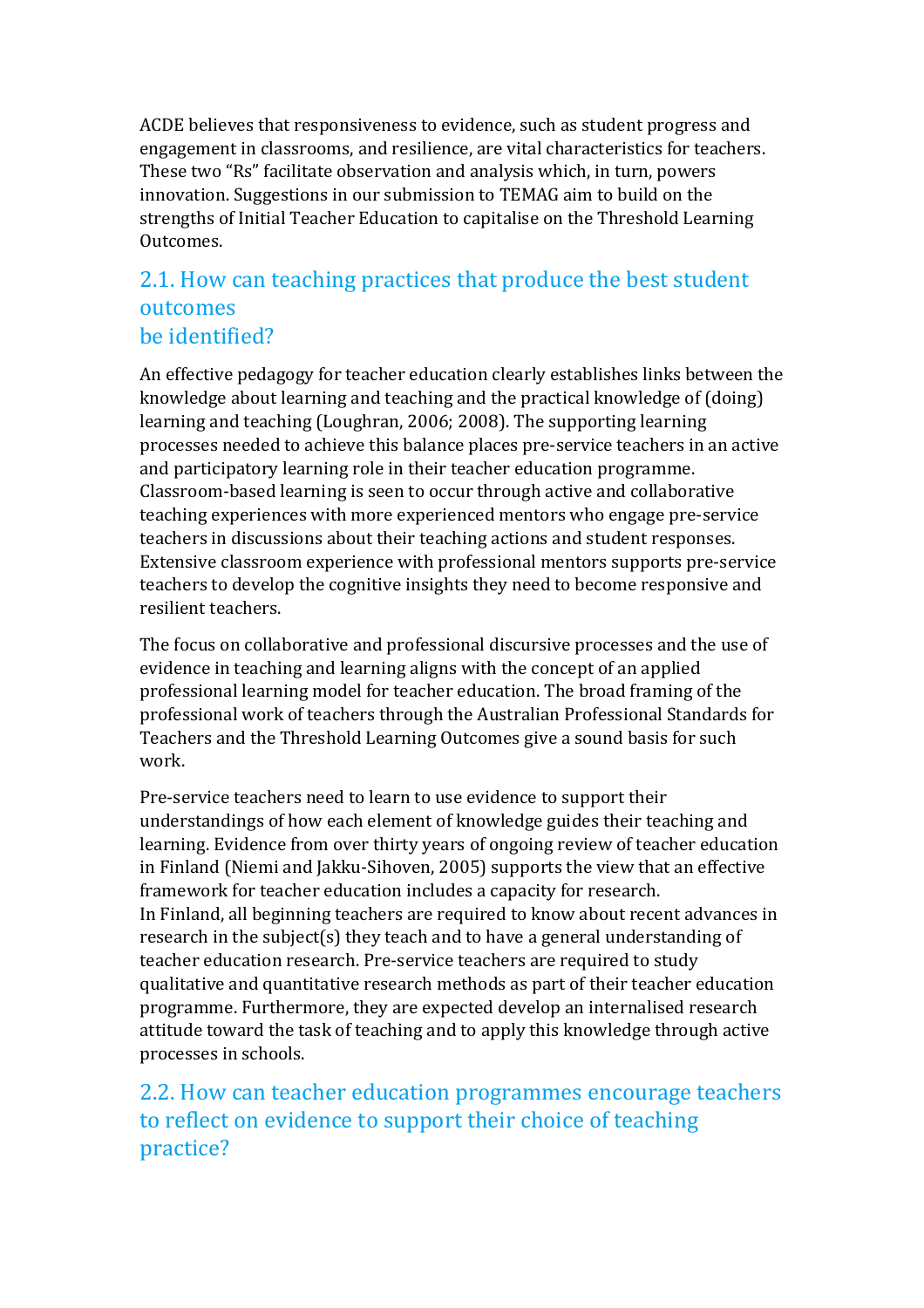Teacher education programmes must actively foster the development of applied links between planning and the use of evidence in teaching and learning under the guidance of expert teachers. All pre-service teachers require opportunities with teachers over extended periods of time to gain knowledge of students and the curriculum and to develop deep professional understandings about the goals and purposes of classroom activities. Pre-service teachers and mentor classroom teachers bring different knowledge and experience to their interpretations of classroom events and it will take time and support for the pre-service teacher to engage effectively in deep discussions about teaching and learning. Judgemental feedback fails to provide sufficient information for developing teachers reflect on their practice and to make adjustments in their teaching. Teacher education programmes therefore need to engage pre-service teachers in the processes of learning and teaching rather than on how they perform as a teacher.

#### 2.3 How can reflection on evidence translate into student outcomes?

Reflective practice in teacher education is an iterative learning process that is designed to refine skills of observation in learning and teaching (Pollard et al, 2008). Reflective practice in initial teacher education sets the ground for teacher self-knowledge and for building pre-service teachers' capacity to understand complexity and diversity in schooling. It also provides an important framework for building professional understanding and capacity as a teacher.

Pre-service teacher education programmes in Australia use rigorous reflective processes to assist pre-service teachers to adopt an attitude of inquiry about learning and the contexts in which it occurs. Action-based learning projects are undertaken as collaborative activities within schools to engage pre-service teachers in applied research about learning in real classrooms with teachers and their students.

## 3. What level of integration should there be between

initial teacher education providers and schools?

#### 3.1. What evidence is there that effective integration achieves good teaching practice? What are the most effective types of integrated experiences in preparing new teachers?

There is a need to modernise the notion of professional experience away from an old style voluntary or 'extra burden' view to one which values the engagement of pre-service teachers in the active work of teaching to enhance student learning.

For the purposes of this submission, the ACDE adopts the concept of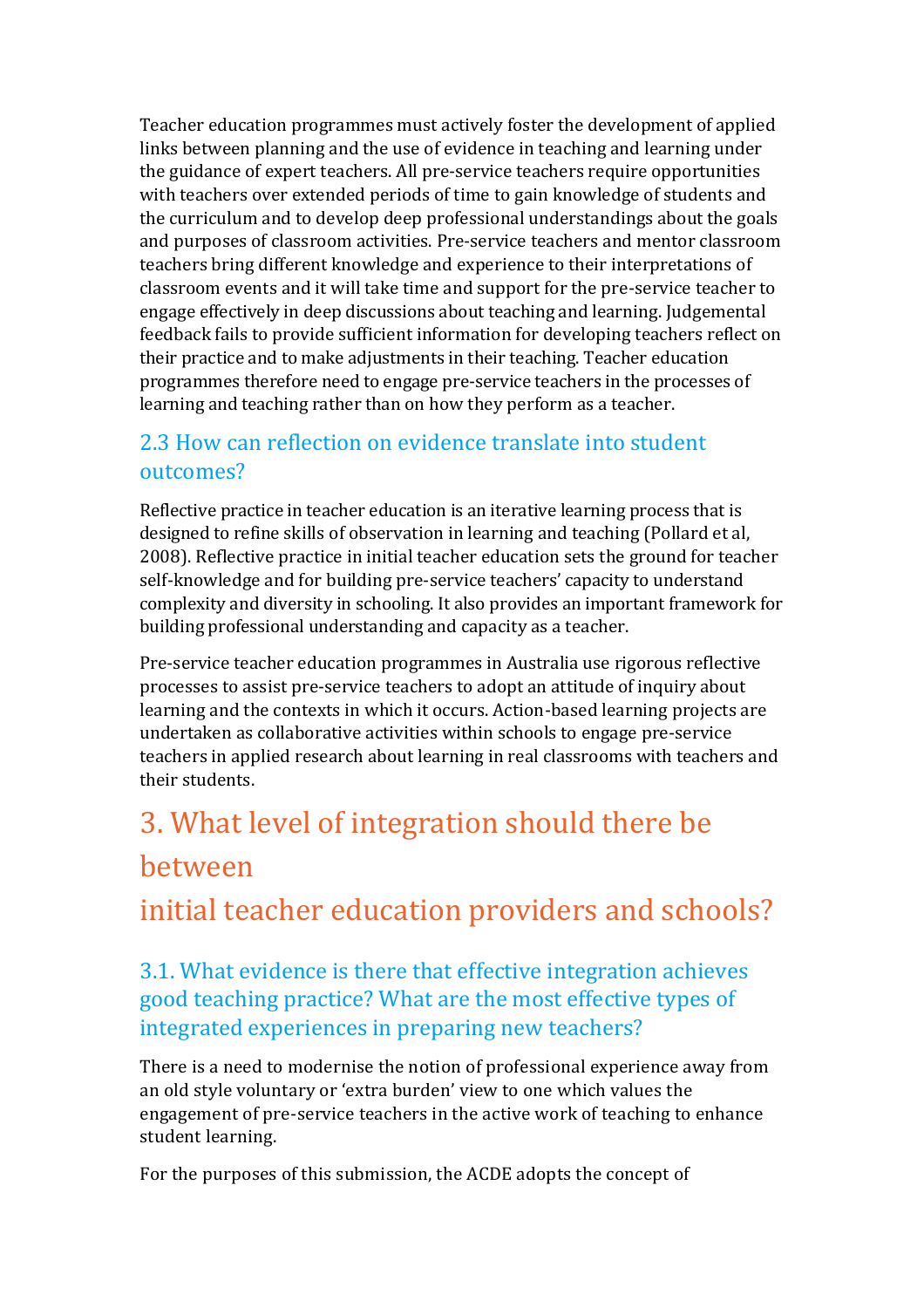integration consistent with Smigiel and Harris, 2008, viz:

Work-integrated learning or professional experience describe programmes where 'students engage with workplaces and communities as a formal part of their studies'. Terms such as 'practicum', 'field-work', 'internships', 'cooperative education' and 'clinical placement' describe these programmes.

#### Despite the view of Wilson and Floden

(2003, p. 17) that "there is simply not a sufficient body of literature to make claims that we know anything about the features of a high quality field experience", there is wide agreement in Australia about the basic features of a high quality practicum:

- design and implementation processes undertaken within a partnership involving teacher education institutions, schools, school systems and relevant professional bodies
- articulation of clear, progressive stages for the acquisition of the knowledge, skills, attributes and dispositions of beginning teachers
- integration of theoretical knowledge and professional practice. (Eyers, 2005)

This is a useful starting point.

The Australian teaching profession must move to a broader understanding of Work Integrated Learning, acknowledging:

- a range of practical issues act as barriers to high quality practicum programmes, including: a chronic shortage of placements
- host schools must deal with the differing expectations and systems of multiple teacher education institutions
- a lack of time for mentor teachers to meet and work with pre-service teachers and other school and university-based colleagues
- inadequate time for this element of their work being allocated to teacher educators by their home institutions

#### (House of Representatives Standing

Committee on Education and Vocational Training, 2007; Rivers, 2006; Cameron & Baker, 2004; Hastings, 2004).

Effective relationships with schools and early childhood settings do not advance productively when universities and employing authorities enter into closed contracts and this restricts the scope of professional learning which can be experienced by pre-service teachers.

Further, alignment across theory and field work is essential to successful Work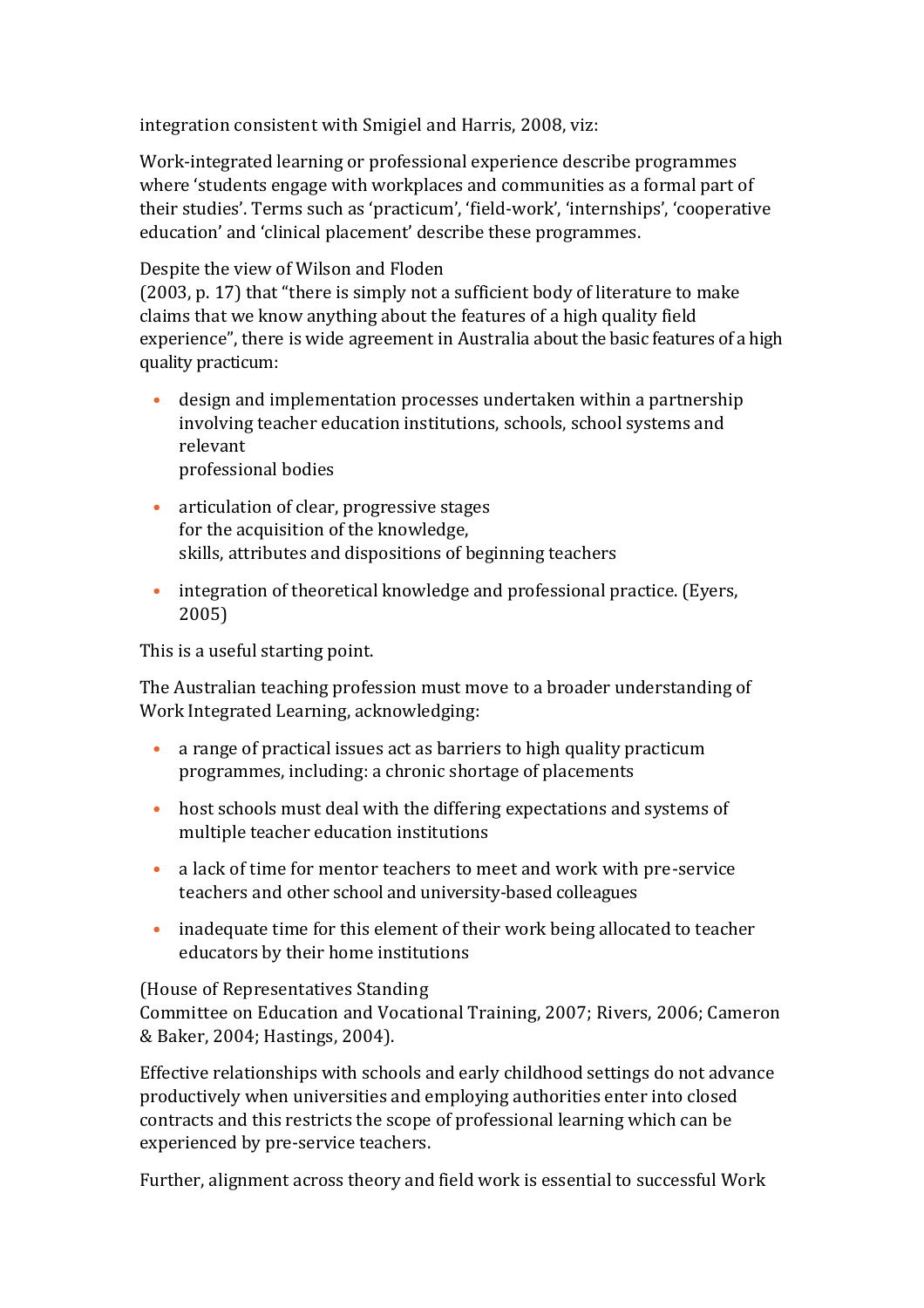Integrated Learning (Meyer & Land, 2005; Townsend & Bass, 2007); Longer placements are the preferred mode of engagement and have greater success for retention (10 weeks to 4 months) (Darling-Hammond; Ure, 2009); Opportunities to connect theory and practice must be built into professional experience formally rather than an ad hoc approach (Darling-Hammond and Bransford, 2005).

ACDE believes that for high quality and sustainable work integrated learning models we must look more broadly than the classic classroom-based models mainly relied on today.

Online collaborations and learning communities are forming around schooling and around specialised study areas within schooling, such as STEM, LOTE and cultural competence. Some pre-service teachers gain excellent and relevant experience in extracurricular or after school programme work, in vacation programmes, in Indigenous tutoring or cultural competence education, sports coaching, or in disability community support work. At present there is no structured way to give credit for such enhancements to professional experience and there is room for reconsideration. This can be accommodated in our proposed reconceptualised Initial Teacher Education approach, including the first years of teaching practice.

Technology allows experts to beam into the classroom and seminars with real time engagement and feedback are conducted online every day in the modern education world. Work Integrated Learning can and should move beyond the school and classroom. There are efficiency as well as effectiveness arguments to support such an extension of learning modes.

### 3.2. What are the cost implications of more integrated professional experience? Are there more effective ways in which professional experience might be funded?

There are difficulties in achieving change to costs in the current funding environment. The archaic funding arrangements promote perverse policy outcomes. They promote shorter and cheaper placements when the evidence points to longer term engagement. The current model of a daily payment is itself antiquated. It does not work well and there is disputation, not least about amounts and methods of remuneration. These arrangements strangle innovation and evidence based practice. They impede the development of a professional ethos in the teaching profession that sees mentoring as a professional responsibility rather than an option.

The current consensus around the payment of placements is under significant pressure and the consensus around it has broken. While the Federal government funds professional experience through CGS various states are indulging in enterprise bargain arrangements that factor in professional experience payments to mentors at levels which are above the Federal government contribution. This situation is unsustainable and promotes a poor professional culture. The current model of a daily payment should be phased out. It does not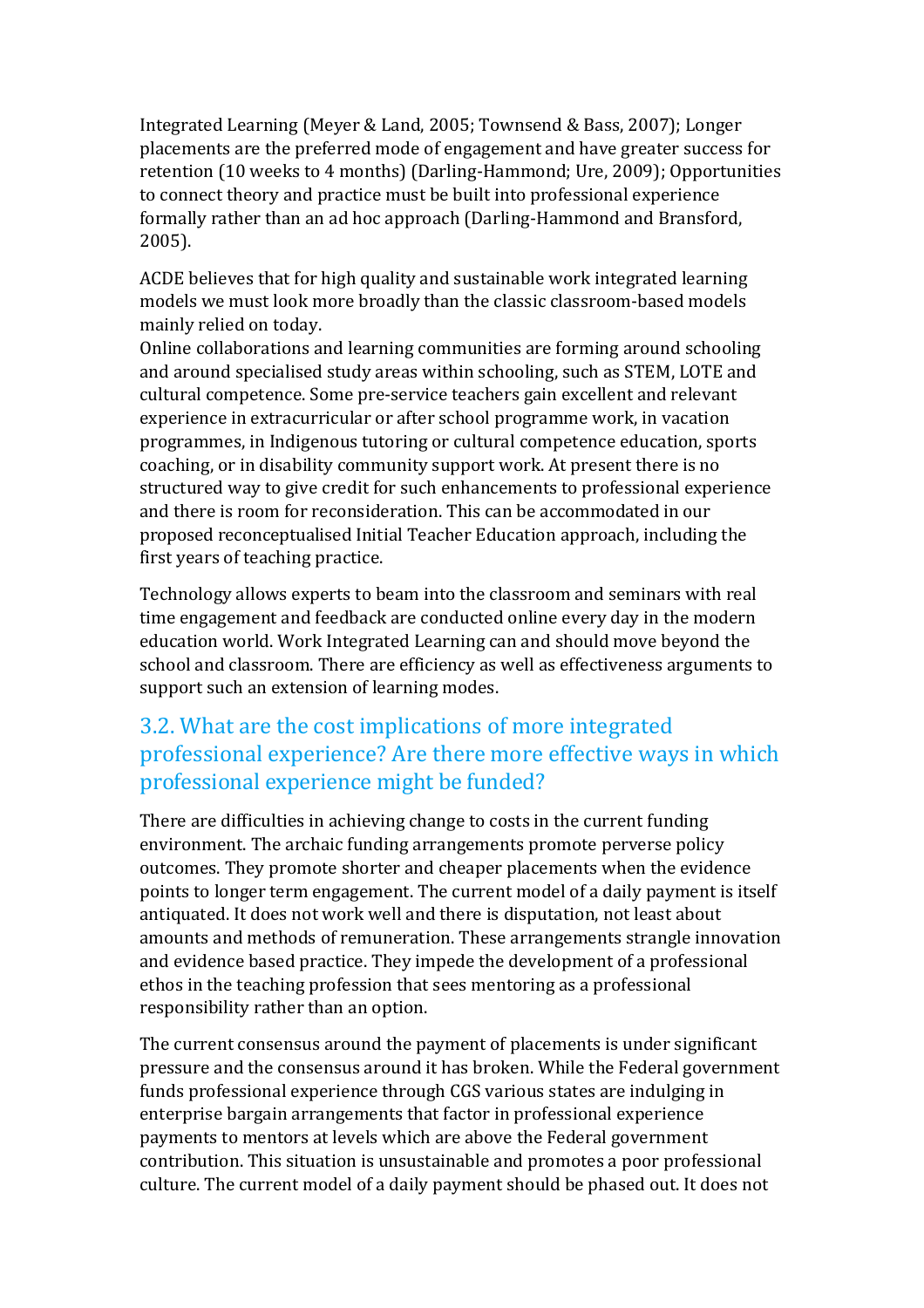work well and there is disputation, not least about amounts and methods of remuneration.

There is a need to link the supervision and mentoring of pre-service teaching to the Australian Professional Standards for Teachers. This could mean that all potential lead teachers commit to mentoring at least once every two years, for example; and that all potential highly accomplished teachers commit to pre-service mentoring once every three or four years, depending on need. Proficient teachers should commit to pre-service mentoring once every four years unless directed by their supervisors not to commit. Of course, a differentiated payments or other system made direct to school partners could be proposed.

Alternatively, ACDE commends an approach which is based in Professional Development, reputation and achievement of professional standards around mentoring and leadership. A professional standard or code of conduct would be instrumental in outlining leadership, mentoring and developmental responsibilities of teachers as professionals. The Australian Centre for the Teaching Profession would negotiate and appropriately accredit such leadership.

### 3.3. What other methods, or combination of these methods, could achieve better outcomes than the current approach to professional experience?

A national strategic developmental approach rather than a hit and miss practicum approach based on evidence (Smith, 1991; Ericson, 2006) namely:

- identification of capacities and dispositions required to perform in the domain
- learning to perform in mentor supervised conditions (Ericson & Smith, 1991) in a reproducible manner—practice and preparation
- adapting reproducible performances in mentor supervised conditions across contexts—need prior experience, knowledge and extensive experience for growth and development
- specific extended domain related experience is shown to attain expert performance.

ACDE has plans to continue collaborative work in this important area.

Importantly, the ACDE and the proposed Australian Centre for the Teaching Profession and Australian Teacher Research Institute can bring together communities across teaching to work online in virtual "classrooms of teaching". Such forums will compare and debate research findings, innovative approaches, experience and ideas.

### 3.4. How can partnerships between teacher education providers and schools be strengthened to make teacher education more effective?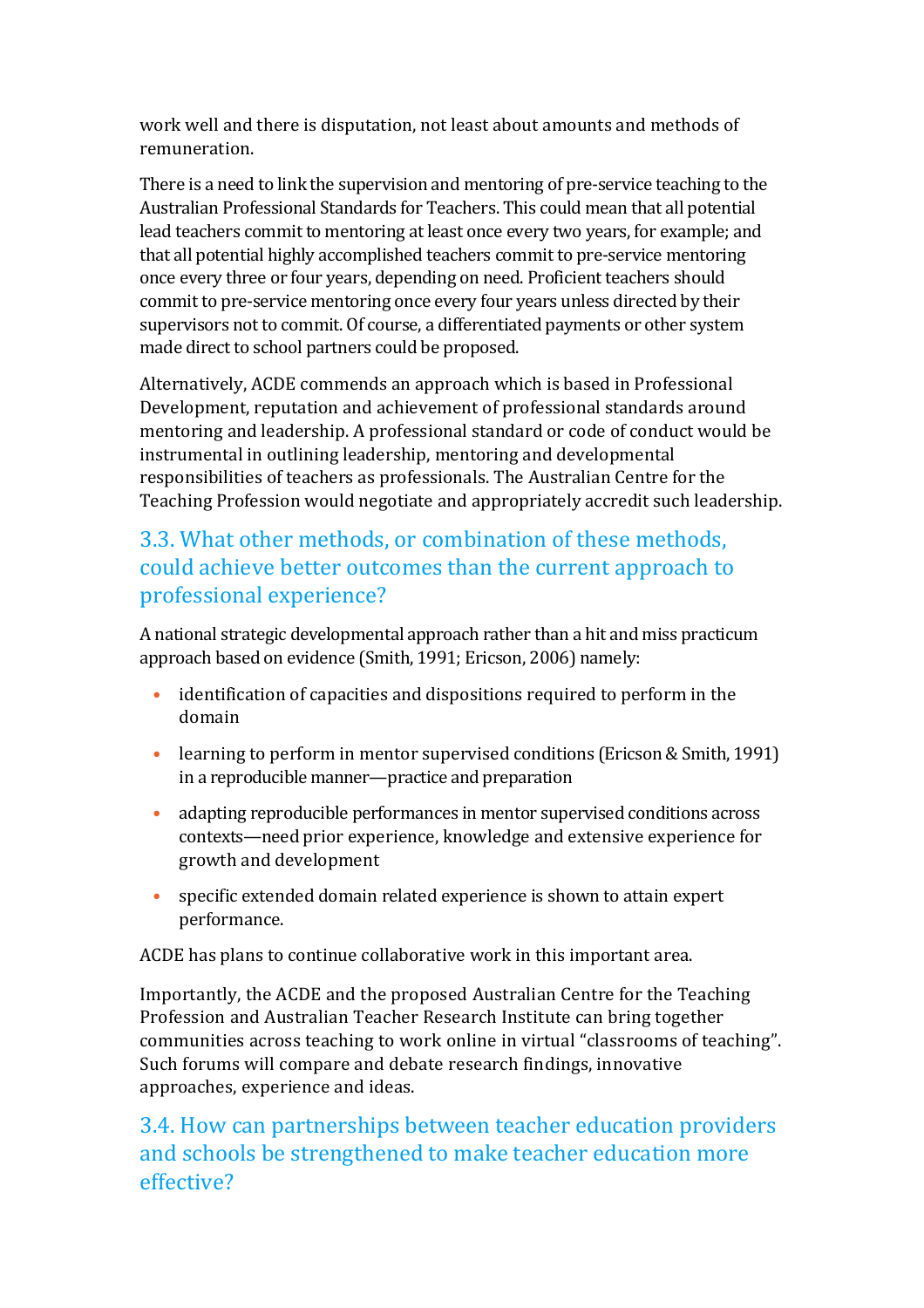It is critical that professional experience is seen within the context of a national market and within the Australian Professional Standards. There is a danger of individual states making individual requirements in professional experience. This tendency has escalated and this has set up the urgent need for a more uniform national approach from which quality and effectiveness can be monitored and benchmarked. Many of the additional or duplicated requirements and the cost to the Commonwealth are not understood in detail and are effectively a growing fiscal exposure for the Government.

So, we can strengthen by developing a national approach based on models that have been piloted and have proven successful outcomes. These models have been subject to rigorous research and the development of evidence about their effectiveness is in the public domain. They include:

- partnership/collaborative learning models
- reflective Model (Ryan, Toohey, Hughes, 1996)
- clinical Model (Carnegie Foundation, 2001)
- (T)PCK (Shulman, 1987)
- professional development schools (Darling-Hammond, 2009)

(See Ure et al 2009)

ACDE supports the establishment of the Australian Teacher Research Institute to scaffold and ensure that innovations in Initial Teacher Education are research led and informed, rather than succumbing to policy and change in response to anecdotal reports.

3.5. How can teacher education providers and schools best work together to select and train mentor teachers to effectively support pre-service teachers on professional experience?

Putting in place a developmental national professional development framework for:

- Level A Early career mentors
- Level B mid career mentor
- Level C lead mentors

ACDE's recommendation for a Framework for professional learning be developed and, coupled with the credentialed professional practice degree programmes, will support and enable this to be achieved.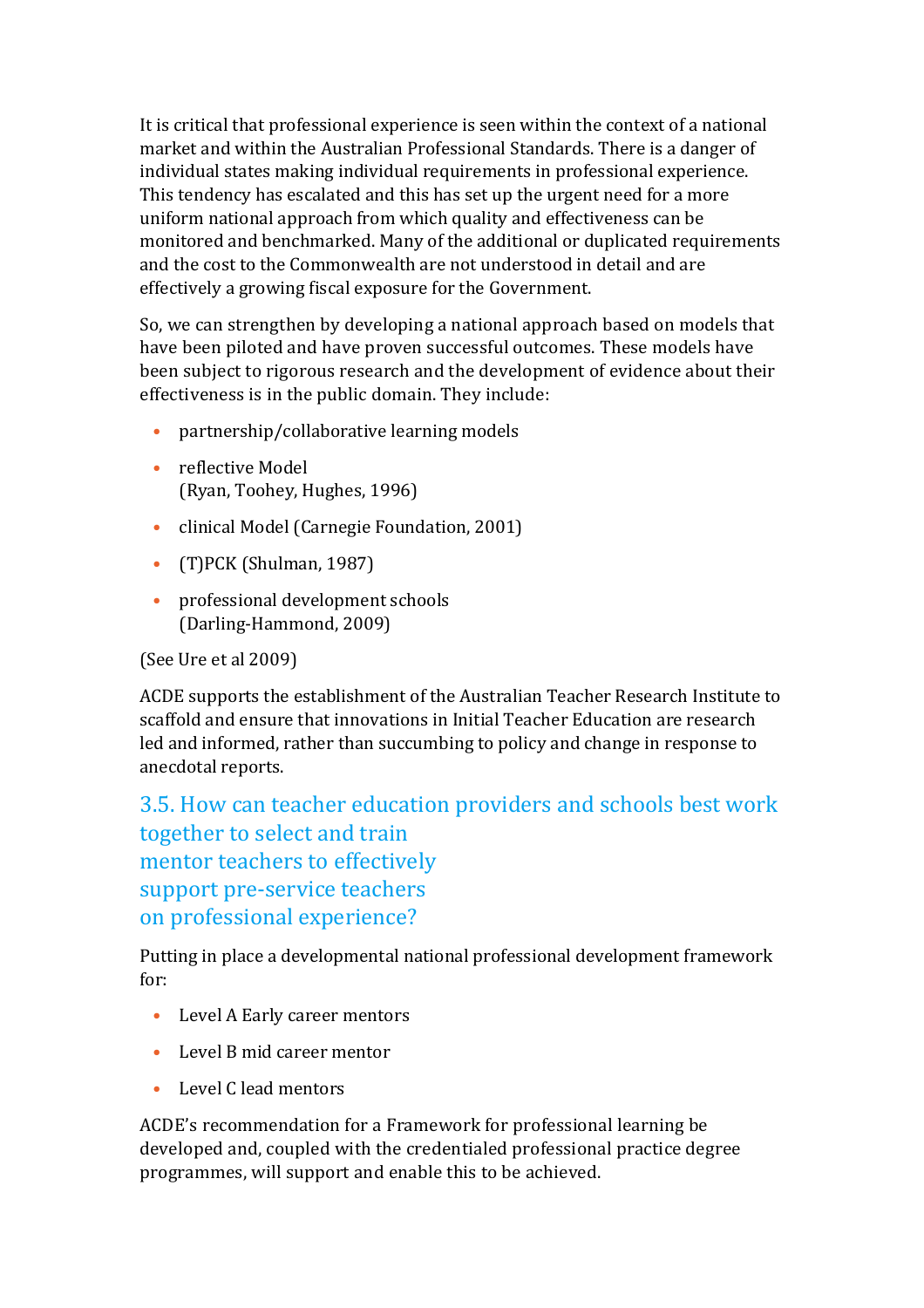### 3.6. How can consistency of good practice and continuous improvement across teacher education providers and schools be assured?

ACDE believes that the proposed reforms will achieve this, viz:

- establish an Australian Centre for the Teaching Profession
- establish a virtual Australian Teacher Research Institute
- enhance Quality Teaching from Graduation to Proficiency
- reconceptualise Professional Experience
- re-balance initial teacher education content and pedagogy.

## 4. What balance is needed between understanding what is taught and how it is taught?

### 4.1 What is the desirable interaction between content knowledge and teaching practice for developing teachers? What is the difference for primary and secondary teaching? Why is there a difference?

Teachers at all levels of formal schooling require strong content knowledge base coupled with structured, supported and critiqued professional experiences, and a deep understanding of student learning. The developing teacher will acquire and refine their skills and expertise in the dynamic interplay of these elements in their Initial Teacher Education course and then build on these through initial induction and mentoring programmes. ACDE believes we should formally credential and innovatively assess individual progress over the first years of teaching, awarding a Graduate Certificate in Teaching Professional Practice to those who engage in continuous professional learning through Induction.

Each beginning teacher will develop differently and in response to the young people they teach and their school or early childhood setting and community. For example, in primary schools the focus may be upon the learner acquiring the fundamental skills of literacy, numeracy, enquiry, and personal learning confidence through developmentally appropriate experiences where the teacher utilises a range of teaching and learning approaches. In the secondary school the teacher may build on the fundamental skills to facilitate a deeper understanding of the core disciplines that structure our knowledge.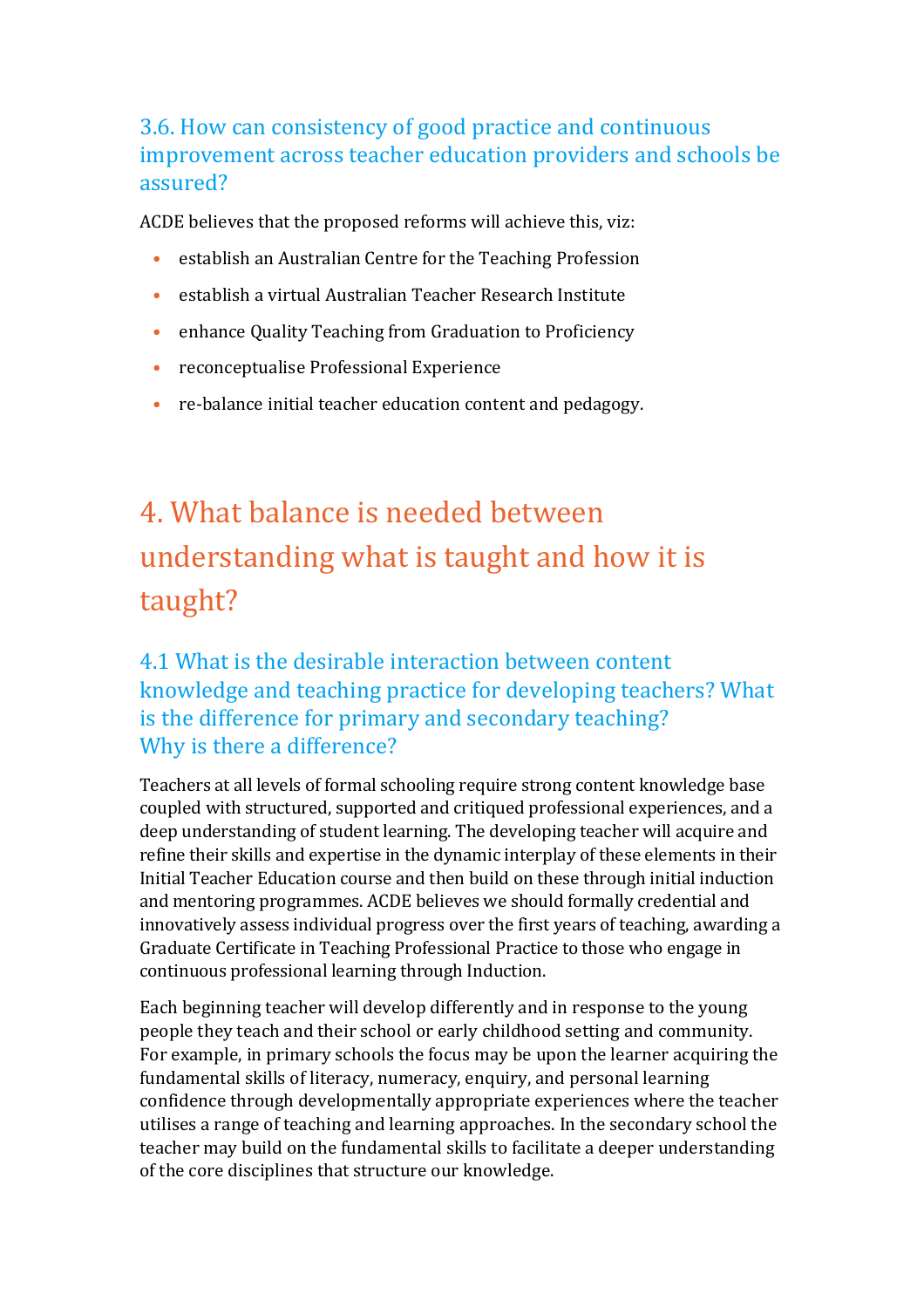In fostering a commitment to innovation and life-long learning, a shift is required in the balance of initial teacher education and to build on this in the early years of teaching, as proposed in this submission. Developing quality teaching draws on both subject content, and content and pedagogical knowledge, in the discipline of education:

- critical inquiry approach to learning and teaching
- explicit teaching of content
- pedagogy of differentiated learning—to acknowledge the diverse range of capabilities of different cohorts
- digital learning—identify how technology informs the design of pedagogy

This pedagogical-content re-balance provides scope for developing teachers to imagine a change in the culture of learning in classrooms and embrace new ways of individual and collective learning by twenty-first century students. This approach provides a foundation for new teachers to use new communication technologies to access the widest and best sources of knowledge and "flip" classrooms both physically and virtually so that content experts can be beamed in and students creatively demonstrate their own expertise and lead learning among their peers.

### 4.2. Should there be explicit training in how to teach literacy and numeracy in all teaching courses?

Teachers at all levels require a sound understanding of and the ability to implement literacy and numeracy programmes:

- at primary levels these will be more central as they provide the foundation building blocks for later learning and student confidence
- at the secondary teachers must also understand the particular literacy and numeracy demands of their specific discipline and draw on this understanding to incorporate appropriate teaching and learning strategies that ensure their students have effective command over these demands

### 4.3. How can the balance between the need for subject specialisation and a generalist approach to primary teaching qualifications be addressed?

Primary school teachers who complete a four-year Bachelor of Education degree should have solid core knowledge of several disciplines as well as the understanding and confidence to teach across the full curriculum. This can be achieved by requiring a Major and a Minor study in two content areas supplemented by the curriculum pedagogy Units, which provide discipline-specific pedagogy and cover the other primary curriculum areas. Alternatively, there can be a focus on Education studies as distinct from curriculum units, such as learning and cognition, social and emotional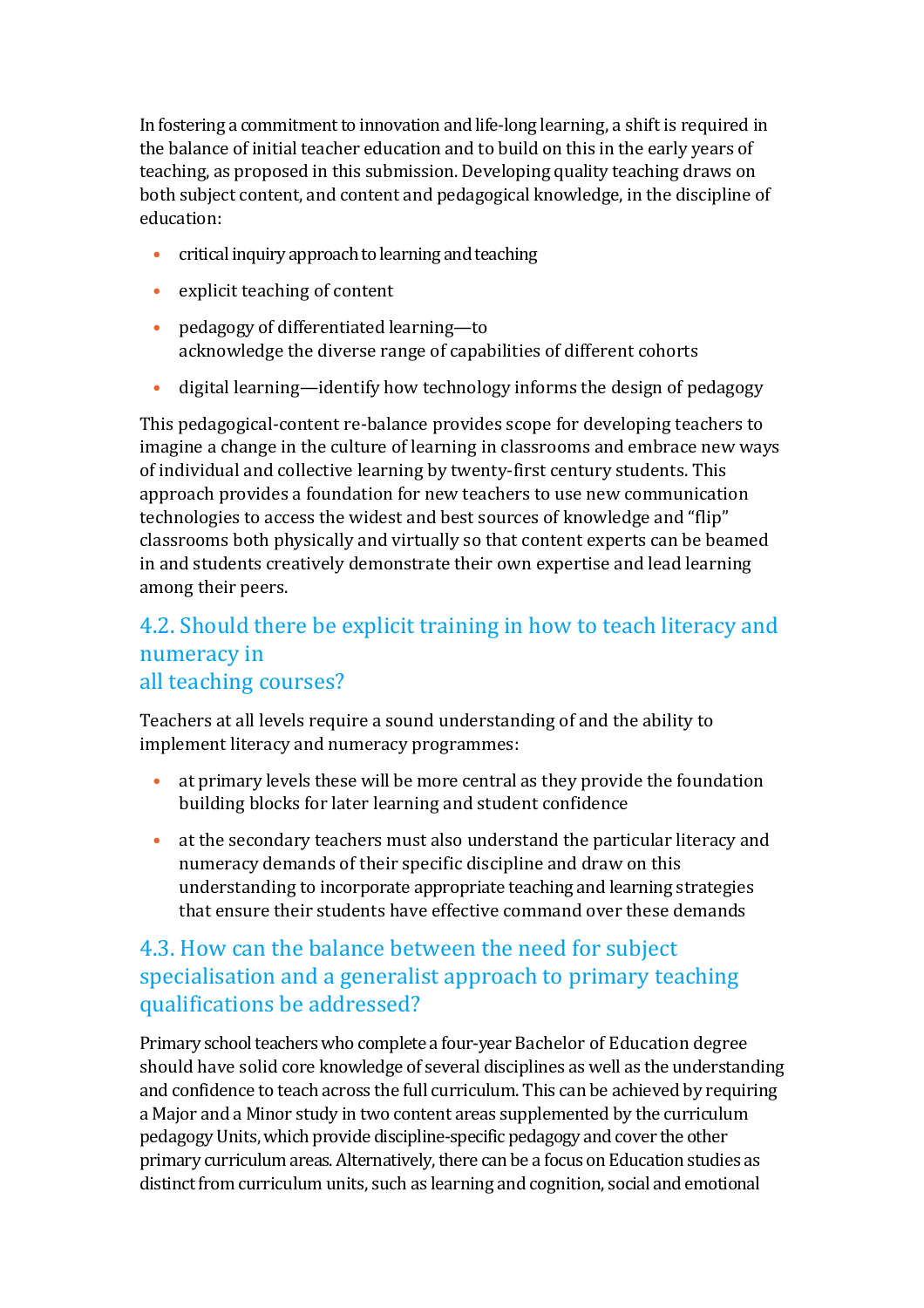development, sociology/change and society, managing learning environments, etc.

These learning experiences are then to be implemented in the structured professional experience sessions to provide opportunities for the developing teacher, under the close supervision of the school-based co-operating teacher, to practice the teaching of the whole curriculum.

ITE courses should provide a balance of generalist and specialist teachers in the key areas of STEM and LOTE and the Arts, for example. We should not expect every generalist teacher to do all things well, rather provide support instead, along with incentives to partner with specialists in the classroom and build career alternatives in the process, aiming to retain more of our best teachers for longer.

### 4.4 What, if any, changes need to be made to the structure of teacher education courses? Should content be studied before pedagogy (i.e. should 'what' to teach be studied before the 'how' to teach)?

At present it is possible to see a variety of teacher education 'models' in Australian Universities and this diversity supports valuable differences to reflect important contextual and cultural attributes.

All of the research literature and our experience would suggest that there is no single right way to structure the courses. There is evidence to suggest that some preparation programmes do not allow adequate time for the beginning teacher's development. The question of how the teacher education course is structured depends on:

- whether or not the preparation is for the primary or secondary level, and
- for an integrated 4-year course or a 2–year end-on course, etc.

The answers to these questions will determine the amount of discipline content needed. However, irrespective of the actual disciplinary knowledge included, it is essential that the course has an integrated approach to content, pedagogy, student learning, and the professional experience sessions.

Evidence of the appropriate nature of teacher preparation courses are:

- initial Teacher Education national peer review project led by the University of Tasmania, 2013
- benchmark tool for ITE courses, disciplines and components—ITE / literacy and numeracy and professional experience
- capstone assessment led by UWS, 2013
- reporting on professional placements in schools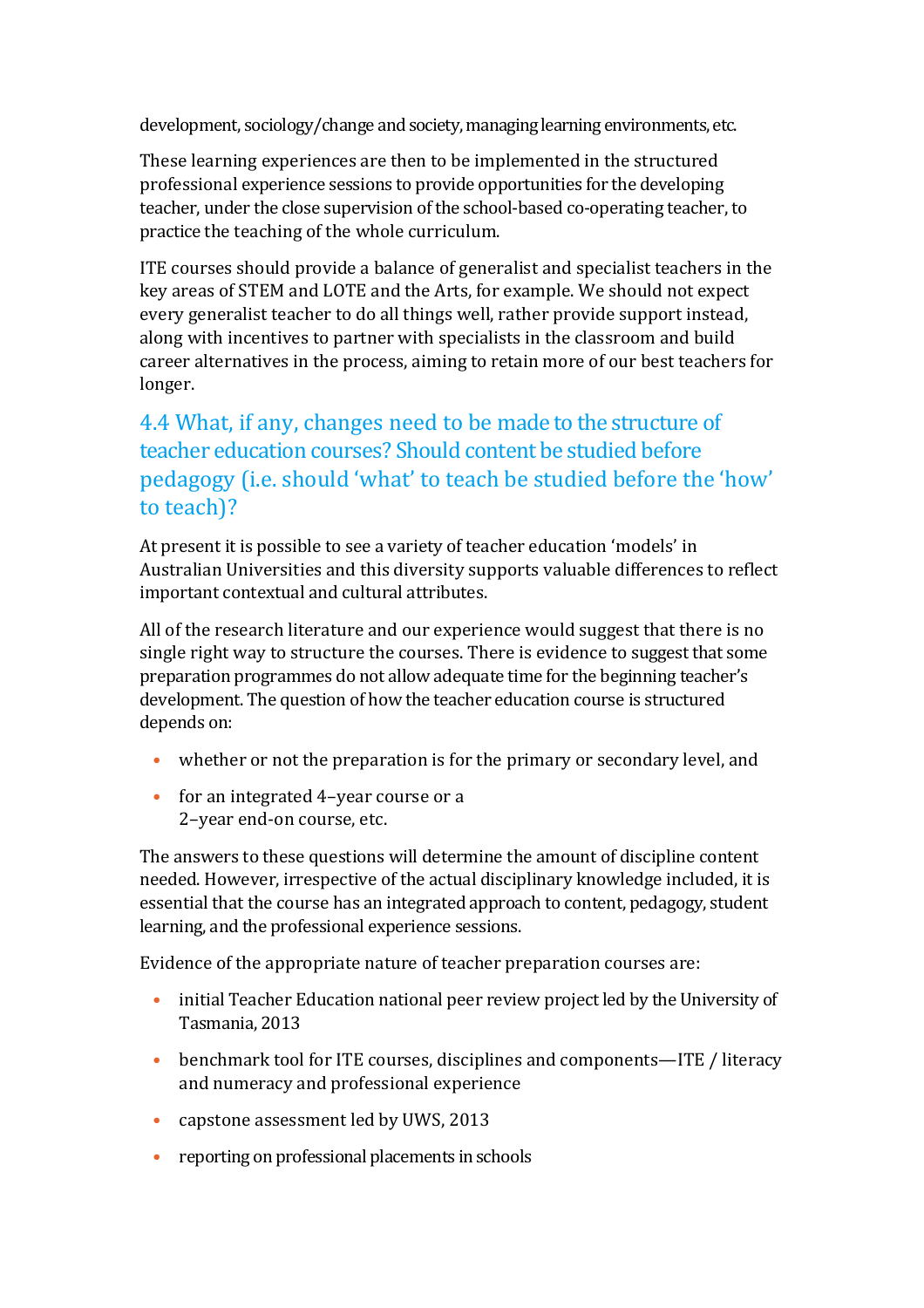• quality assurance processes: SEQs, CEQs, GDS, programme accreditation documents, etc

#### 4.5. What barriers are there to restructuring teacher education courses to ensure they address these concerns, and how may they be overcome?

ACDE promotes a model of partnership in pre-service professional experience, in which working with pre-service teachers in the classroom adds significant opportunity and value to teachers in strengthening opportunities for improving student learning. There is also a significant contribution by teacher mentors contributing to the future of their own profession, as is the case in other professions. Historically, the biggest barrier has been the separation of university and school as different sites of teacher professional learning. Breaking down the barrier requires long term engagement in partnerships from both sides but this in turn requires a change in culture, fundamental changes to the way teacher and academic work is evaluated and respected, and a shift in workload arrangements to provide incentives, status and capacity to build and maintain collaborative activities across sites

#### 4.6. Why does Australia face a shortage of maths, science and language teachers?

ACDE believe the present status of teaching and its desirability as a career, the constant negative media presentation of teachers and teaching, and the relatively poor remuneration of teachers as they enter their mid-career phase when compared with other career choices contribute to these shortages.

The past twenty years have seen a significant decline in student interest in science and mathematics both at secondary and tertiary education levels. Many different initiatives have been enacted to address this matter, including marketing the attractiveness and career prospects of graduates and the importance of mathematics and science to everyday life and work; retraining schemes for existing teachers and career change seekers and financial incentives such as reduced HECS and scholarships.

All these initiatives have met with limited success due to the many layers of interrelated complexity, spanning teacher expertise and comfort with science and maths curriculum in the school years; the attractiveness of particular careers, including those grounded in science and mathematics as well as teaching itself and the culturally challenging and complex positioning of mathematics and sciences in schools, with student peers, in universities and in the workplace.

There is a population of native speakers in many languages in Australia. This population is under-valued. The current requirements for extensive study in the language in an undergraduate degree to be qualified eliminates many able native speakers and, for example, there is little reason for a native speaker to complete a major or sequence of 4–6 subjectsin a language in which they are already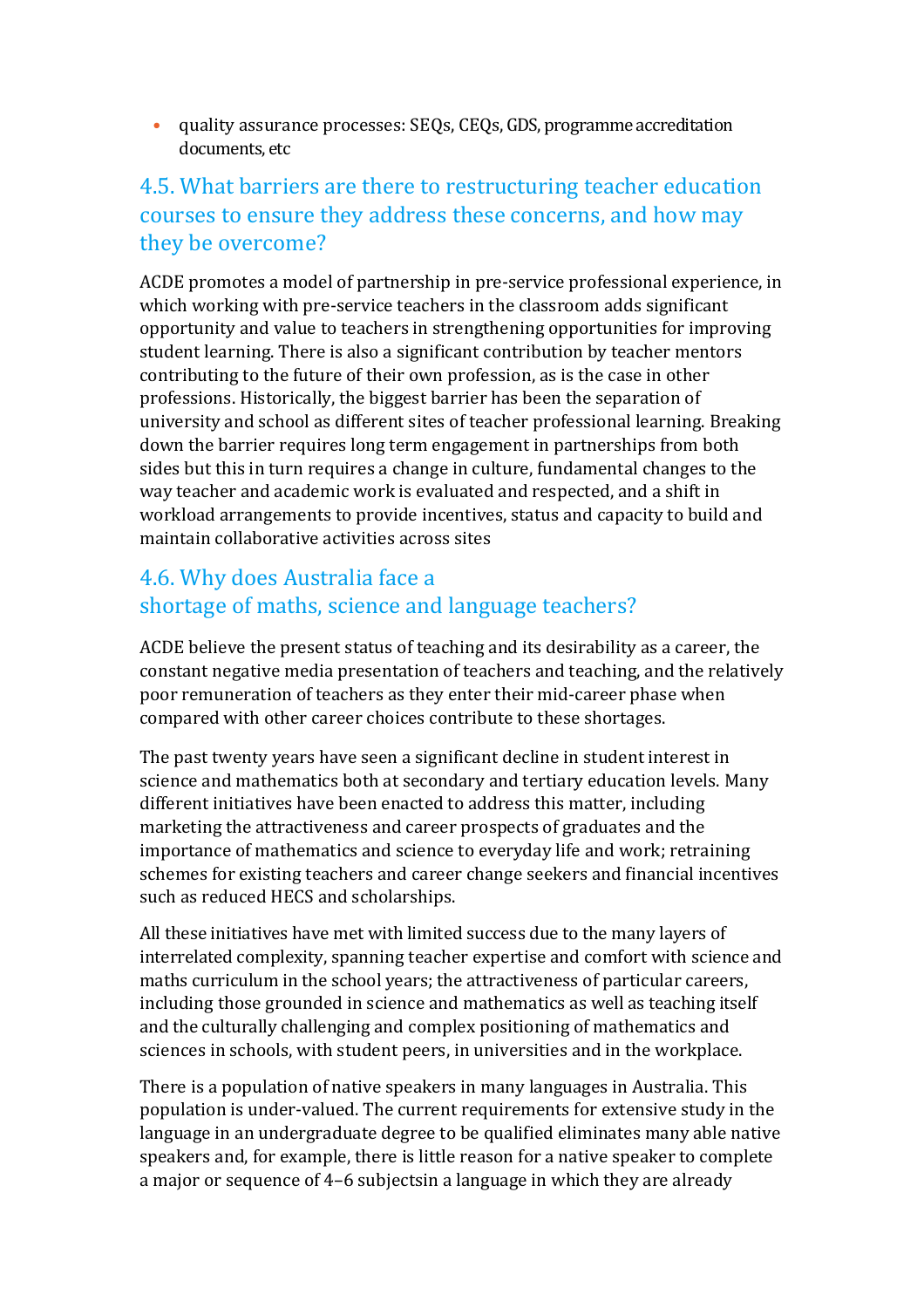fluent. There is a need to review the need for a major in in the language to be taught in the undergraduate degrees of LOTE teacher education candidates.

#### 4.7. What can be done to encourage teaching students to develop a specialisation in these areas?

It has been long argued that the attractiveness of the Teaching profession can be improved by addressing, on a broad community front, the issues of status, reporting and remuneration of teachers. The Australian Teaching Standards should be utilised to provide a clearer classroom-based career for teachers. Stronger links with industry are required so that students in schools engage with industrybased scientists, mathematicians, linguists so that they experience and learn to understand the "real life'' applications of these fields of knowledge and aspire to teaching careers in these areas. There is also a need to promote volunteer mentoring of teachers, engage subject experts such retired professionals with demonstrated success in these areas.

To encourage teaching students to specialise in STEM is to restructure an interdisciplinary curriculum model for mathematics and science teacher education through the development of integrative, issues-based units of study collaboratively developed by STEM researchers, teacher educators and social scientists. An active pedagogy approach to this curriculum will enable students to draw on and develop their knowledge base in mathematics and science, their capacity for creativity and scientific interpretation and their communication and teaching skills. Addressing this issue requires rethinking the curriculum of science, mathematics and education and creates focal areas where learning from the disciplines can come together to develop deep, integrated knowledge.

## ABOUT ACDE

The Australian Council of Deans of Education (ACDE) was established in 1991 as the peak association of the Deans of Faculties and Heads of Schools of Education in universities and other higher education institutions in Australia. A list of members is at http://www.acde.edu.au/pages/page24.asp as is the Annual Report for 2011–12.

In recent years ACDE has shown unique and innovative ways of working that facilitate institutional change, national collaboration, and increased capacity to lift national effort in key agendas. A process for collaborative responses and practices within and between member institutions is well established.

The development of this submission to the Teacher Education Ministerial Advisory Group has been the result of extensive consultation within the ACDE Membership including: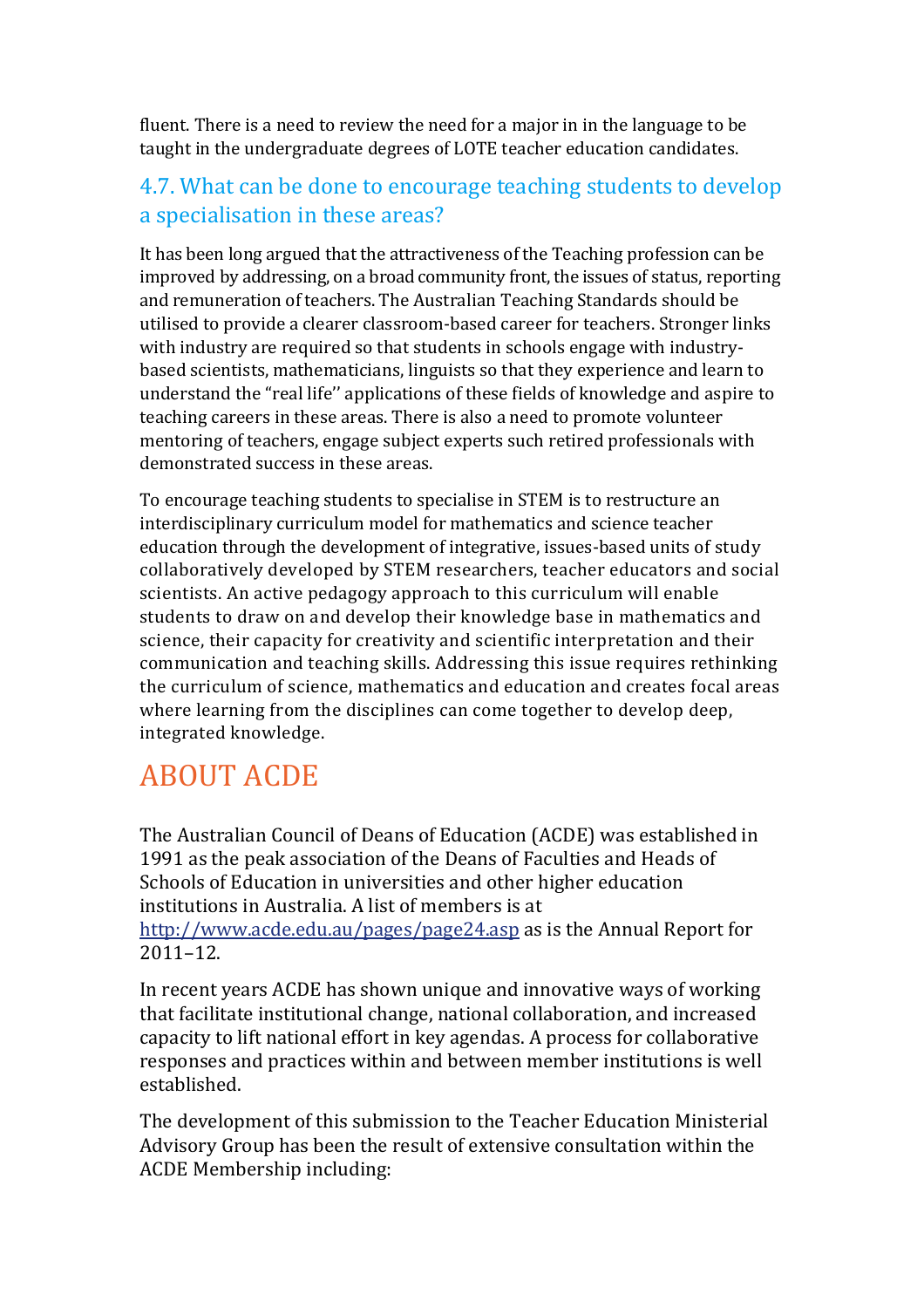- a full day meeting of all Deans and Heads of School on 2 April 2014 to develop ACDE priories in the context of TEMAG and
- meetings of the ACDE Board and State and Territory Councils of Deans of Education

ACDE members are active in a range of consultative forums outlined. Most recently this has included work with the Universities Australia/AITSL Collaborative Working Group on:

- selection Guidelines for entry into Initial Teacher Education Programmes; and
- the development of a National Ethics approval for current research.

### Major Projects

- Universities Australia survey of Selection Processes to Initial Teacher Education Programs
- The Respect, Relationships and Reconciliation Project, the 'RRR Project'
- The More Aboriginal and Torres Strait Islander Teacher Initiative, the 'MATSITI Project'
- Strategic Capacity Building for Australian Educational Research initiative: www.aare.edu.au/pages/page116.asp
- The Program Standards 3.1 & 3.2 Project—Literacy and Numeracy Attainment of Pre-service Teachers, the 'Program Standards 3.1 & 3.2 Project'
- ACDE Project: Bachelor Degrees in Education Threshold Learning Outcomes (pdf, 316Kb)
- Learning and Teaching Academic Standards Project-—Masters degrees in Education (pdf, 588Kb)
- Teaching Teachers for the Future—final report (pdf, 685Kb)
- AARE/ACDE National Education Research Futures Summit Final Report (pdf, 11,845Kb)

#### Major Submissions

• ACDE Submission to Senate Select Committee Inquiry on Teaching and Learning (pdf 767Kb)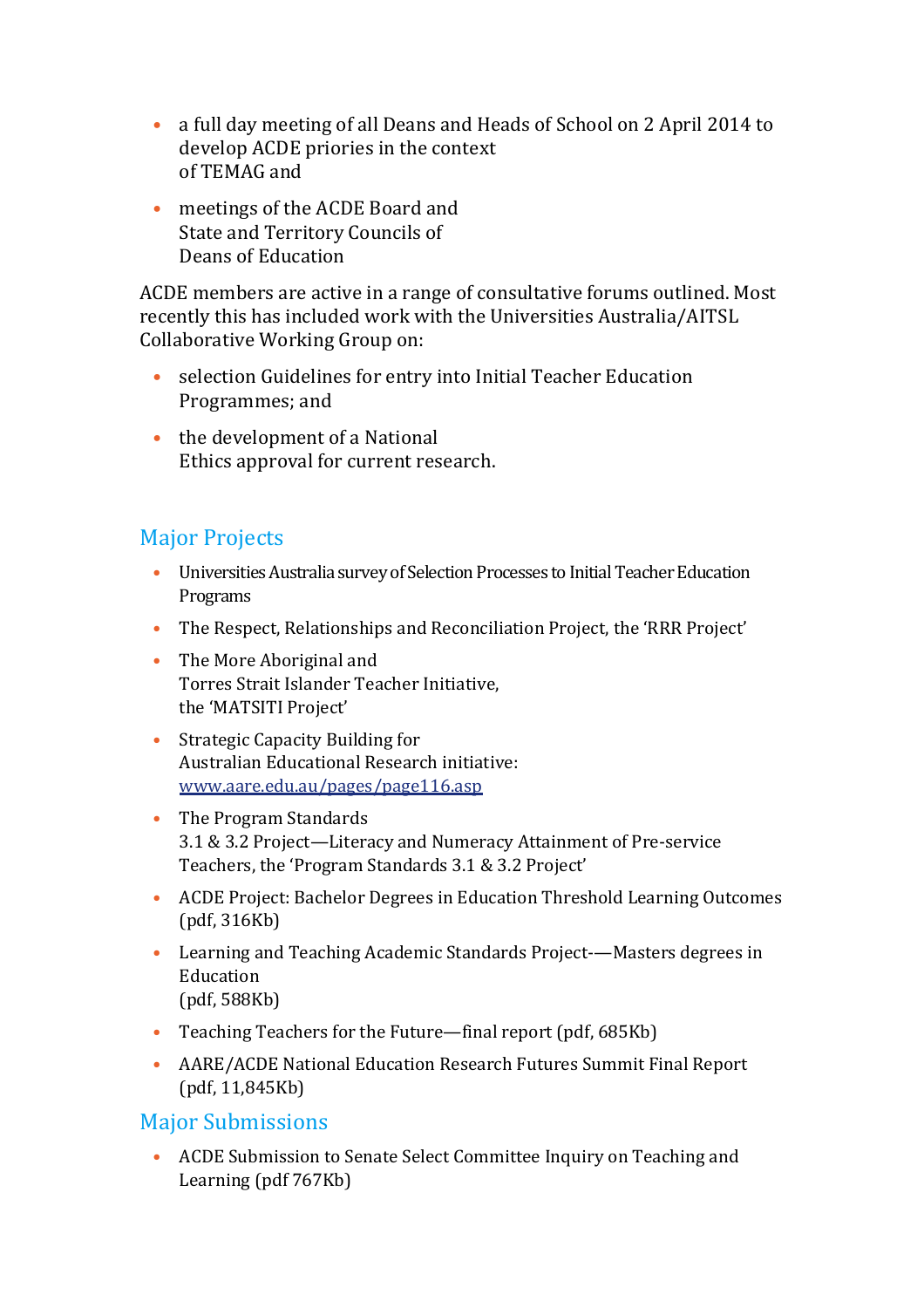- Higher Education Base Funding Review (pdf, 1.1Mb)
- Consultation on Postgraduate Places (pdf, 270Kb)

#### **Networks**

The Council is well supported by three networks:

- The Network of Associate Deans of Leaning and Teaching in Education (NADLATE)
- The Community of Associate Deans of Research in Education (cADRE)
- The ACDE Vocational Education Group

### CONCLUDING REMARKS

The ACDE looks forward to the opportunity to work further with TEMAG in the development of these ideas for reform. We then hope to engage as stakeholders with Government once directions have been clearly set. It is high time for an industry self-regulation approach which makes effective national standards for teaching quality.

There are barriers to teaching quality, mobility and innovation that can now be removed. This should be backed by solid, research-based accountability for student outcomes across Australian schools. Responsiveness to the evidence and resilience in the teaching profession are keys to the change needed. The leadership challenge is on for Australia's future teaching profession

## Bibliography

AITSL, 2014a Interim Report on the Evaluation of the Implementation of Australian Professional Standards

http://www.aitsl.edu.au/docs/default-source/national-policiesresources/evaluation of standards implementation interim report findings.pdf

AITSL, 2014b, Review of Program Accreditation Panels

City, E. A., R.F. Elmore, S.E. Fiarman, and L. Teitel. 2009. Instructional rounds in education: A network approach to improving teaching and learning. Cambridge Mass: Harvard Education Press.

Introduction at: http://hepg.org/HEPG/Media/Documents/excerpt-from-instructionalrounds.pdf

Darling-Hammond, L., and D. Haselkorn. 2009. Reforming teaching: Are we missing the boat? Education Week, 28, no 27: 36–30.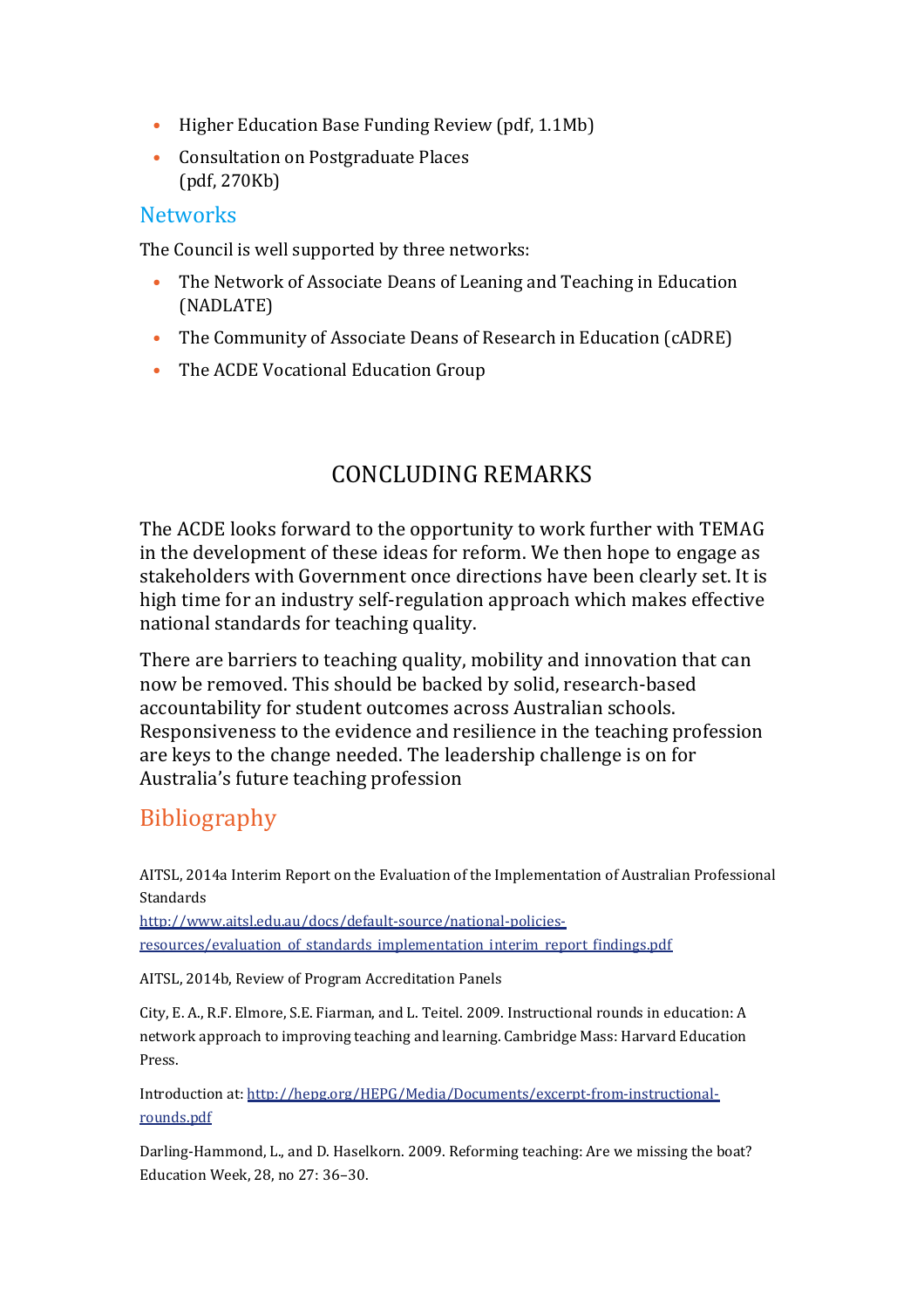#### http://www.edweek.org/ew/articles/2009/04/01/27hammond.h28.html

Dinham, S. The quality teaching movement in Australia: Losing our confidence, losing our way and getting

back on track. ACT Branch of Australian College of Educators, Canberra, 28 February 2013. http://www.austcolled.com.au/sites/default/.../philliphughesoration28022013.doc

Education and Training Committee of the Parliament of Victoria. 2005. Step up step in, step out: Report on the inquiry into the suitability of pre-service teacher training in Victoria. Melbourne. Victorian Government Printer:

http://www.parliament.vic.gov.au/etc/fs\_inq\_pre-serv.html

Feiman-Nemser, S. 2001. From preparation to practice: designing a continuum to strengthen and sustain teaching. Teachers College Record, 103, no 6: 1013–1055. http://www.brandeis.edu/mandel/questcase/Documents/Readings/Feiman\_Nemser.pdf

Haggar, H. and D. McIntyre. 2006. Learning and teaching from teachers: realising the potential of school-based

teacher education. Maidenhead N.Y.: Open University Press.

http://www.questia.com/library/118348709/learning-teaching-from-teachers-realising-thepotential

Heath, G. 2011. Professional Standards for Education, ALTC—ACDE, Canberra.

Hobson, A.J., A. Malderez, L. Tracey, M.S. Giannakaki, R.G,Pell, K. Kerr, G.N. Chambers, P.D. Tomlinson, and T. Roper: 2006. Becoming a teacher: Student teachers' experiences of initial teacher training in England. Research Brief No. RR744: http://www.dfes.gov.uk/research/data/uploadfiles/RR744.pdf

Hobson, A.J., A. Malderez, L. Tracey, R.G. Pell and K. Kerr: 2005. Becoming a teacher: Student teachers' preconceptions and early experiences in schools. Research Brief No.RB673: http://www.dfes.gov.uk/research/data/uploadfiles/RB673.pdf

Kosnik, C. and C Beck. 2009. Priorities in teacher education: The 7 key elements of pre-service preparation. N.Y.: Routledge.

Loughran, J. 2006. Developing a pedagogy of teacher education : understanding teaching and learning about teaching. London: Routledge.

Loughran J. 2008. Toward a better understanding of teaching and learning about teaching, In Handbook of Research on Teacher Education: Enduring questions in changing concepts. Cochran Smith M., S. Feiman-Nemser, D.J. McIntyre, and K. E. Demers, (Eds). N Y: Routledge: 1177–1182.

Lloyd, M., 2013 Troubled times in Australian teacher education: 2012–2013, Office of Learning and Teaching, Canberra. http://eprints.qut.edu.au/64946/1/resource-troubled-times-Australian-teacher-education

Organisation for Economic Co-operation and Development, OECD. 2009 Creating effective teaching and learning environments: First Results from TALIS: www.oecd.org/edu/talis/firstresults

Patton, W., Lee Hong, A., Lambert, J., Burnett, B. & J.Anderson, 2012. Report into the Retention and Graduation of Aboriginal and Torres Strait Islander Students Enrolled in Initial Teacher